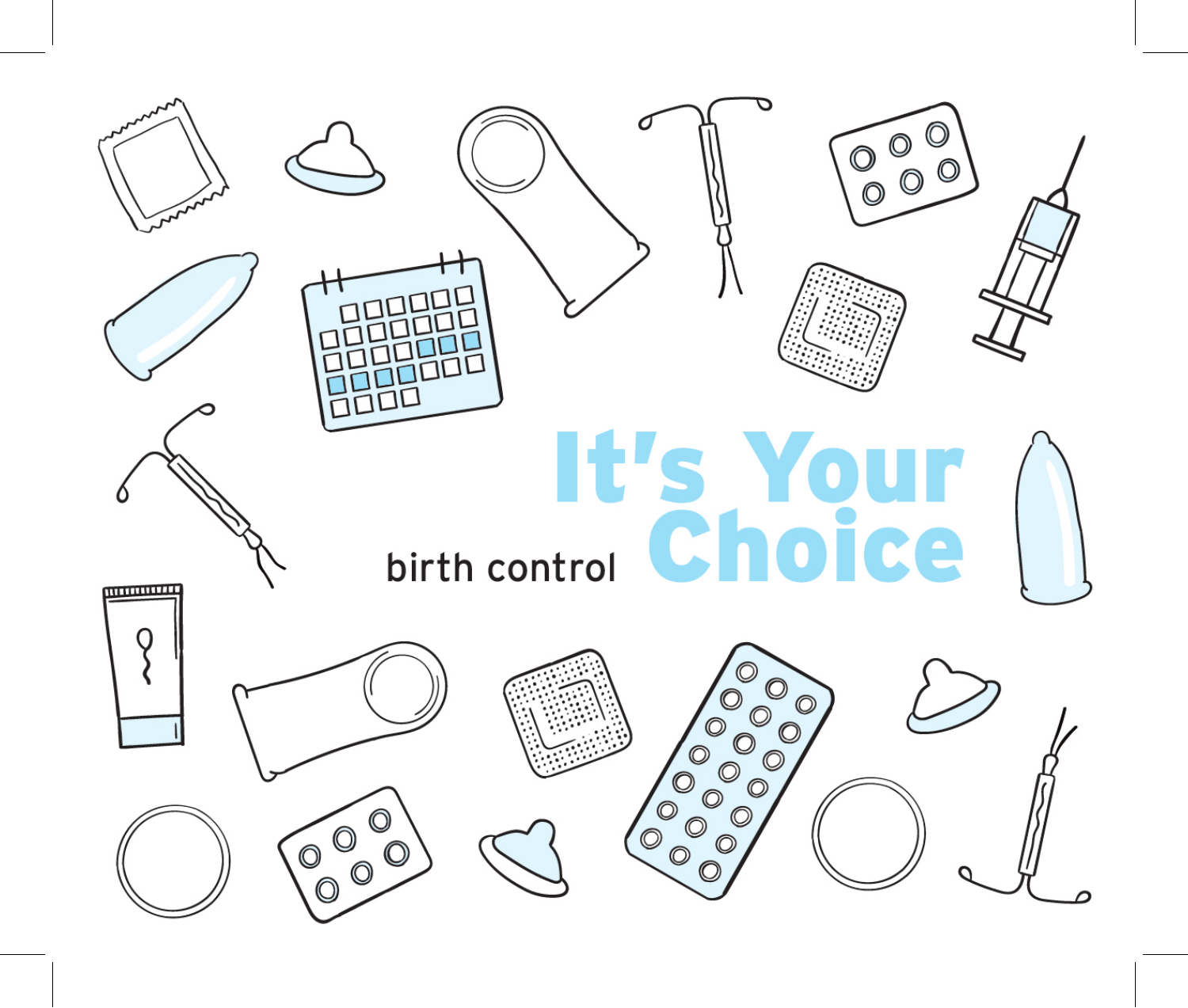# Centre for Sexuality



Promoting Healthy Sexuality Through Counselling, Education and Community Outreach

**CONTACT US: centreforsexuality.ca Phone:** 403-283-5580 **Email:** info@centreforsexuality.ca Follow us online @YYCsexualhealth

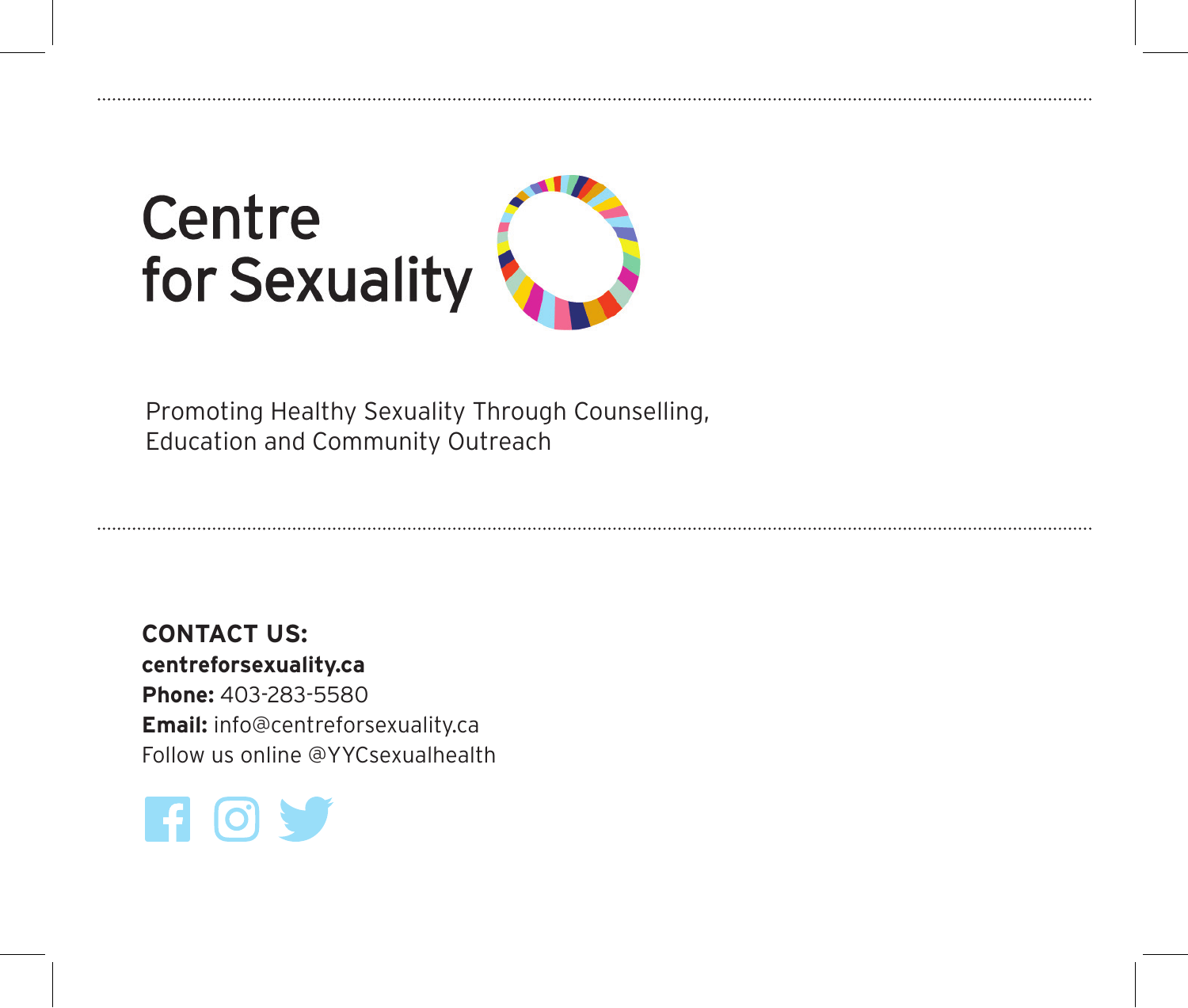# **CENTRE FOR SEXUALITY OFFERS FREE:**

- 1. Birth control information and decision making support.
- 2. Pregnancy tests.
- 3. Condoms.
- 4. Support with how to ask your doctor questions and how to obtain the birth control of your choice.
- 5. Professional counselling in the areas of sexuality and sexual health, including, but not limited to:
	- Gender identity.
	- Sexual orientation (including coming out to your family).
	- Healthy sexuality after trauma.
	- Pregnancy (all options counselling).
	- Post abortion support.
	- Relationship counselling.

Please contact us to make an appointment.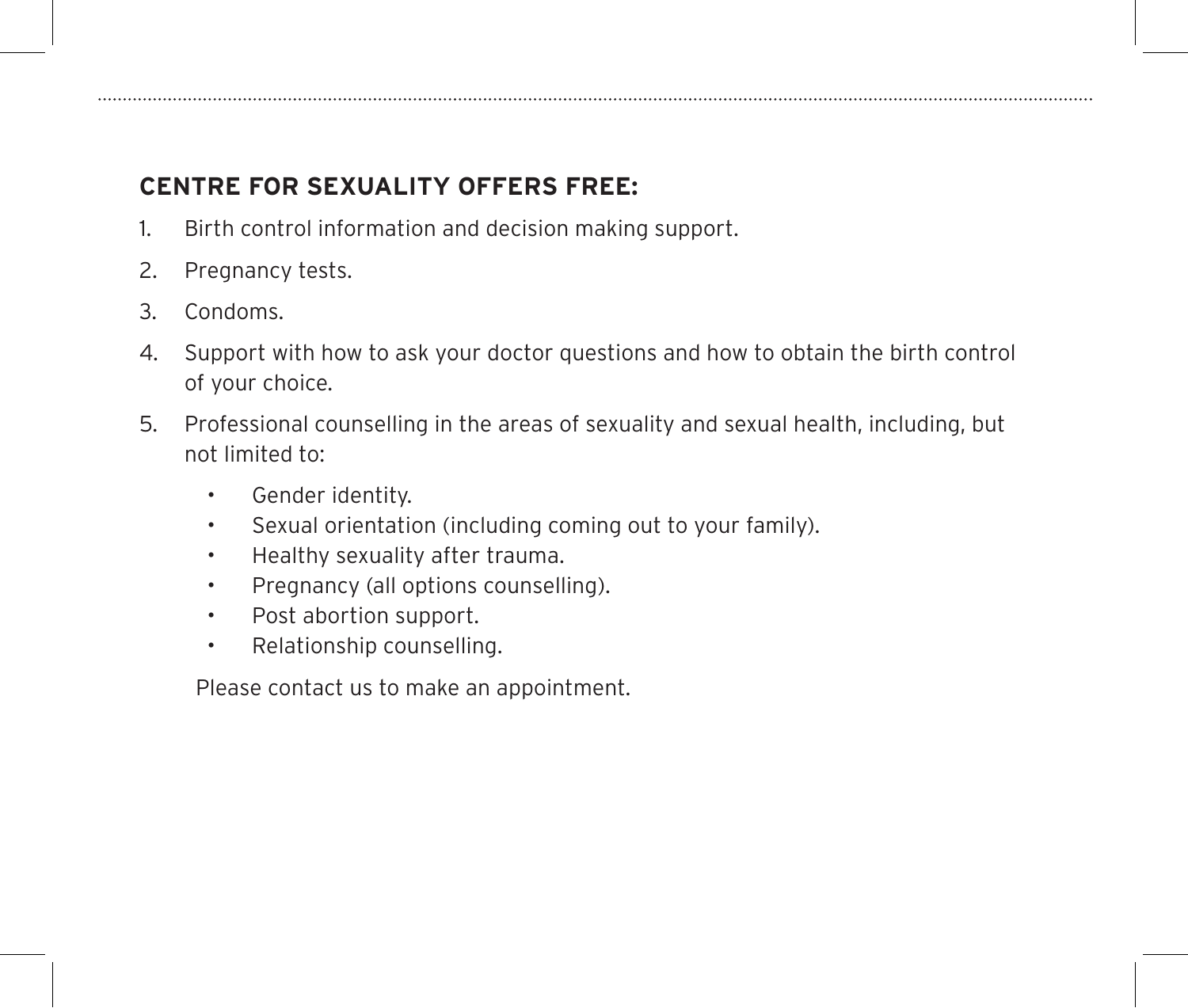# **BIRTH CONTROL**  It's Your Choice

At Centre for Sexuality, we recognize that people of all genders and sexual orientation deserve information about safer sex. If you are in a relationship where you would like to prevent a pregnancy, or if you're looking for birth control options to help manage your period, this resource is for you.

# **HOW DOES PREGNANCY HAPPEN?**

For pregnancy to happen there needs to be an egg from the body of a person with a vulva/vagina and sperm (ejaculate) from the body of a person with a penis. Sexual activity that could cause a pregnancy includes:

- Vaginal intercourse (penis inside the vagina).
- Anal intercourse (penis inside the anus) ejaculate (sperm) could come in contact with the vulva (outside of the body of a person with a vulva/vagina).
- Sexual activities where ejaculate comes in contact with the vulva.

**Note:** To be inclusive of trans and intersex people, you'll notice this resource avoids gendering birth control users and instead uses "person with a penis" and "person with a vulva/vagina."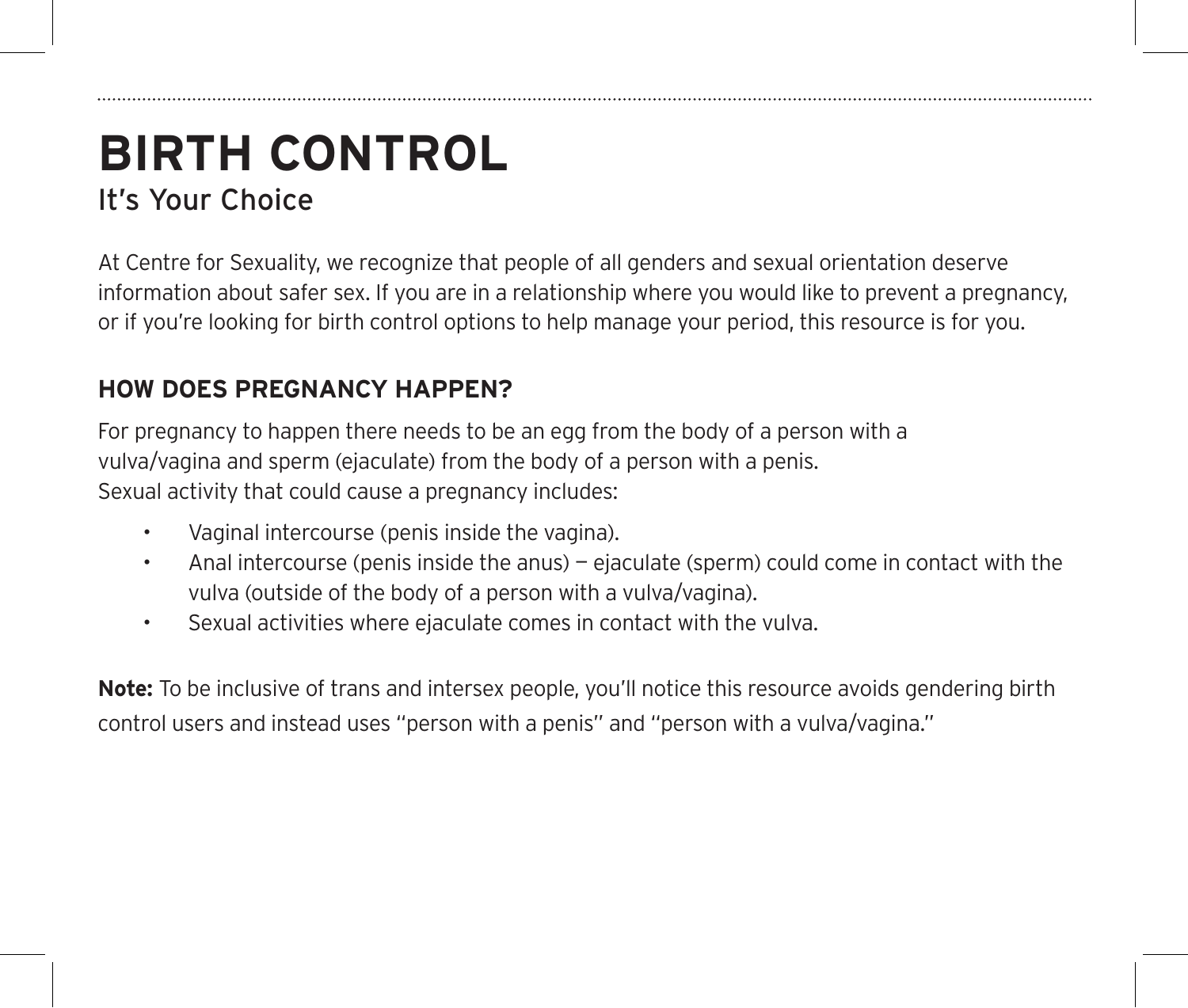# **AS YOU READ THROUGH THE TYPES OF BIRTH CONTROL, ASK YOURSELF:**

- Does this type of birth control fit my needs/schedule/lifestyle?
- Can I use this type of birth control, or would my partner be using it?
- Will this type of birth control change my body, and is that okay with me?
- Do I want birth control to also protect me from Sexually Transmitted Infections (STIs)?
- What other information do I need before I make my choice?

# **DO I NEED TO SEE A DOCTOR TO GET BIRTH CONTROL?**

Sometimes. Each method in this booklet includes information on how to get it. A person can talk to their family doctor about any of the methods of birth control. If someone does not have a family doctor or requires no cost birth control options, there are walk-in or community clinics, as well as Alberta Health Services Sexual and Reproductive Health Clinics for people under 29.

# **TIPS TO MAKE IT EASIER TO TALK TO A DOCTOR ABOUT BIRTH CONTROL:**

- Do research on the types of birth control you are interested in.
- Bring a list of questions you want to ask.
- Bring this booklet and ask questions about the types of birth control in it.
- Inquire what types of birth control also protect you from Sexually Transmitted Infections (STIs).
- Ask about the cost of birth control that you are interested in.
- If the doctor says something you don't understand, ask them to explain.
- Ask for the type of birth control you want. If the doctor is not willing to provide you with the birth control that you want you can always talk to a different doctor.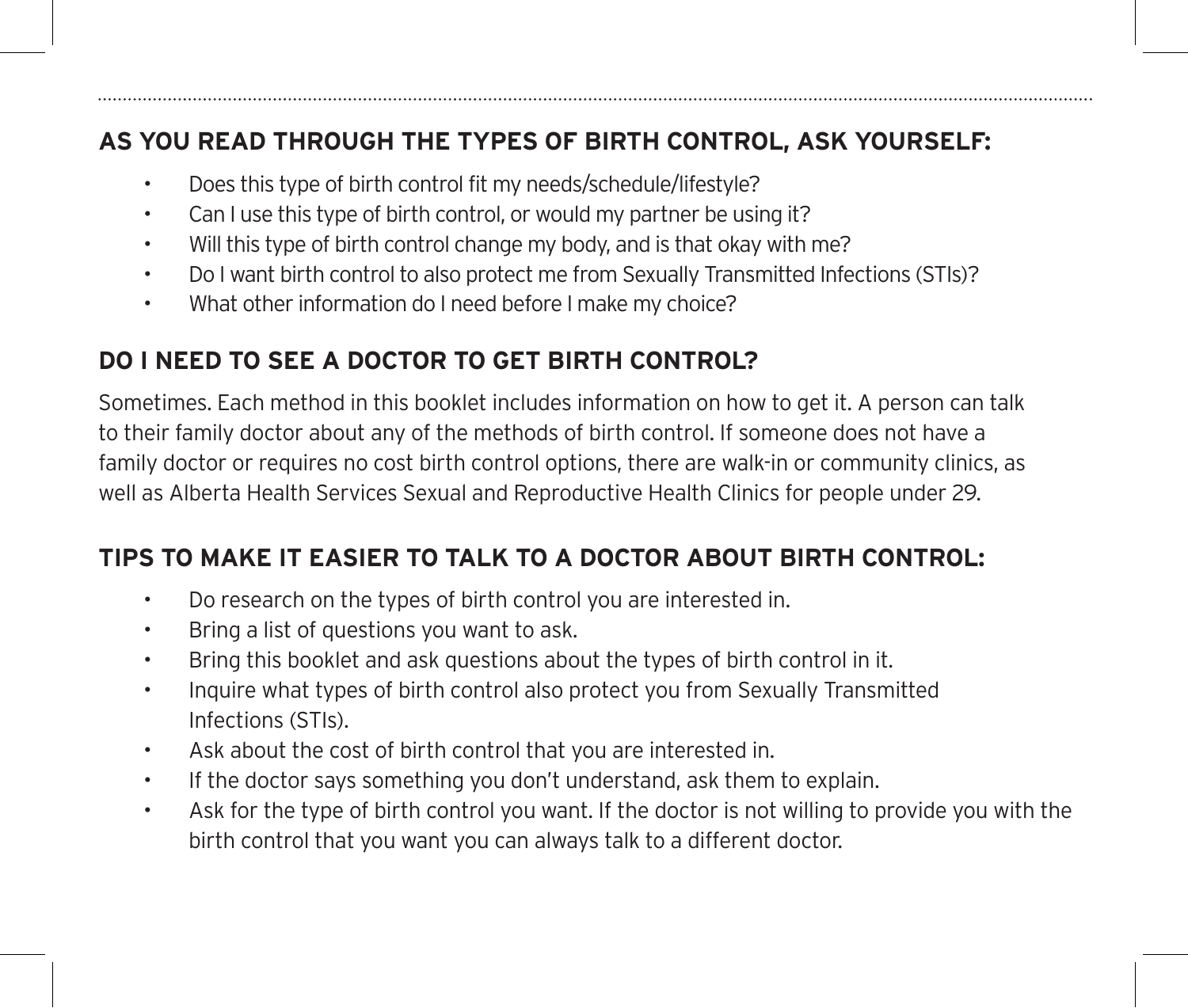# **CONSENT**

If a person is using birth control it does not mean that they want to have sex. Even if someone is prepared to have sex, the people involved still need to talk about what they feel comfortable with. Consent is an agreement (yes) from everyone involved that they want to have sex. A yes shows that there is comfort with what is happening.

For more information on birth control, decision making, consent and relationships, contact us at **403-283-5580** or **info@centreforsexuality.ca.**

Knowing your options will help you decide on the best method for you.

This booklet is published by Centre for Sexuality. Revised January 2019.

This booklet contains general information only. It is not to be used for medical advice, diagnosis or treatment. It is not meant to replace an in-person consultation with a healthcare professional.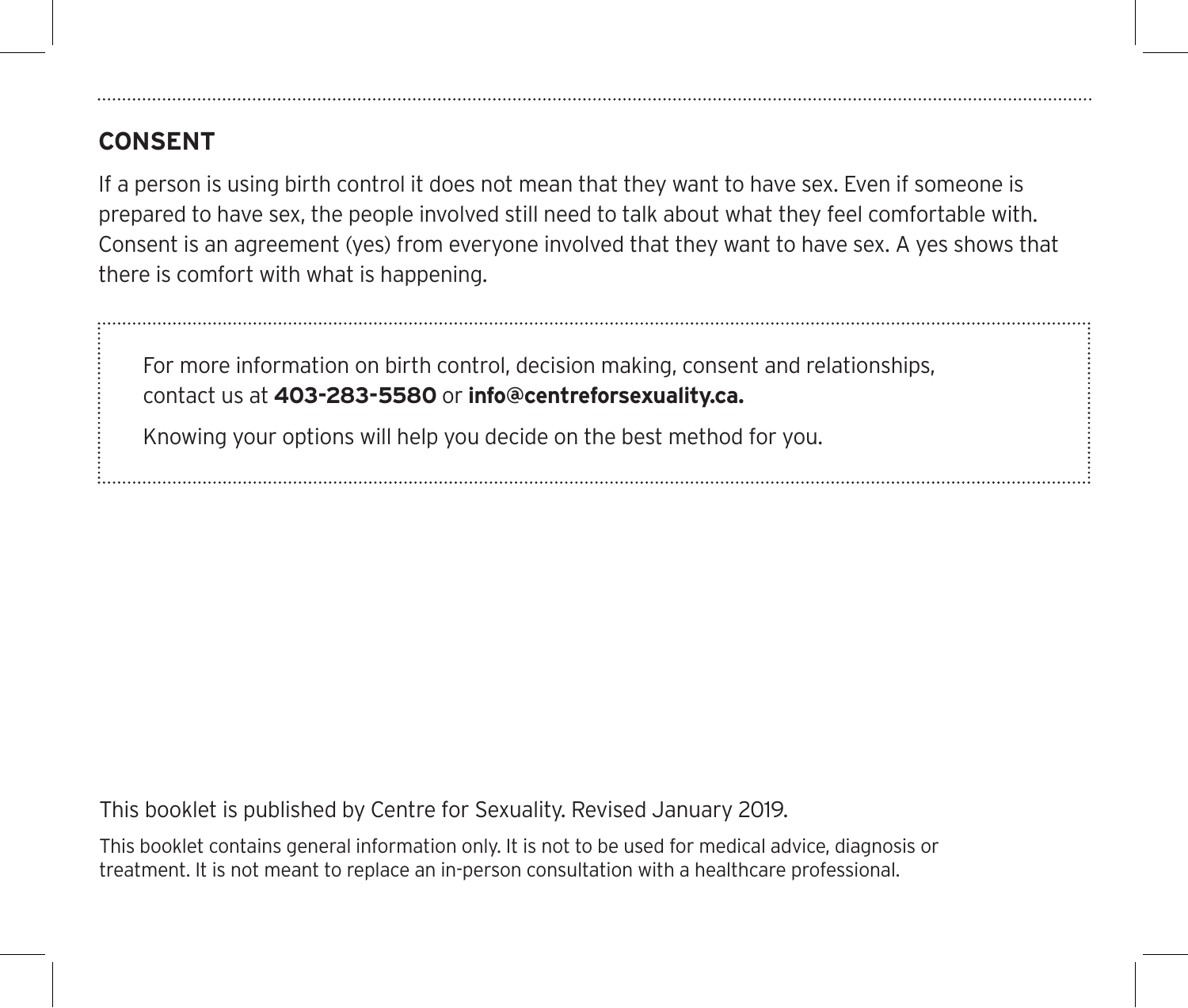# **TABLE OF CONTENTS**

# HORMONAL METHODS

.............

| Combination Pill or Mini Pill                                             |
|---------------------------------------------------------------------------|
| Evra <sup>®</sup>                                                         |
| Nuvaring <sup>®</sup>                                                     |
| Injection / Depo Provera <sup>®</sup>                                     |
| Intrauterine Contraceptives (IUD)  12-13<br>Mirena®, Jaydess® or Kyleena® |
| Emergency Contraceptive Pill (ECP)  14-15<br>Plan $B^{\circledR}$         |
| <b>NON-HORMONAL METHODS</b>                                               |

| Intrauterine Contraceptives (IUD)  16-17 |  |
|------------------------------------------|--|
| Copper                                   |  |
|                                          |  |

| $Caya^{\circledR}$                   |  |
|--------------------------------------|--|
|                                      |  |
|                                      |  |
| Natural Family Planning (NFP)  24-25 |  |
| Withdrawal (Pulling out)  26-27      |  |
| Abstaining (Not Having Sex)  26-27   |  |

## PERMANENT METHODS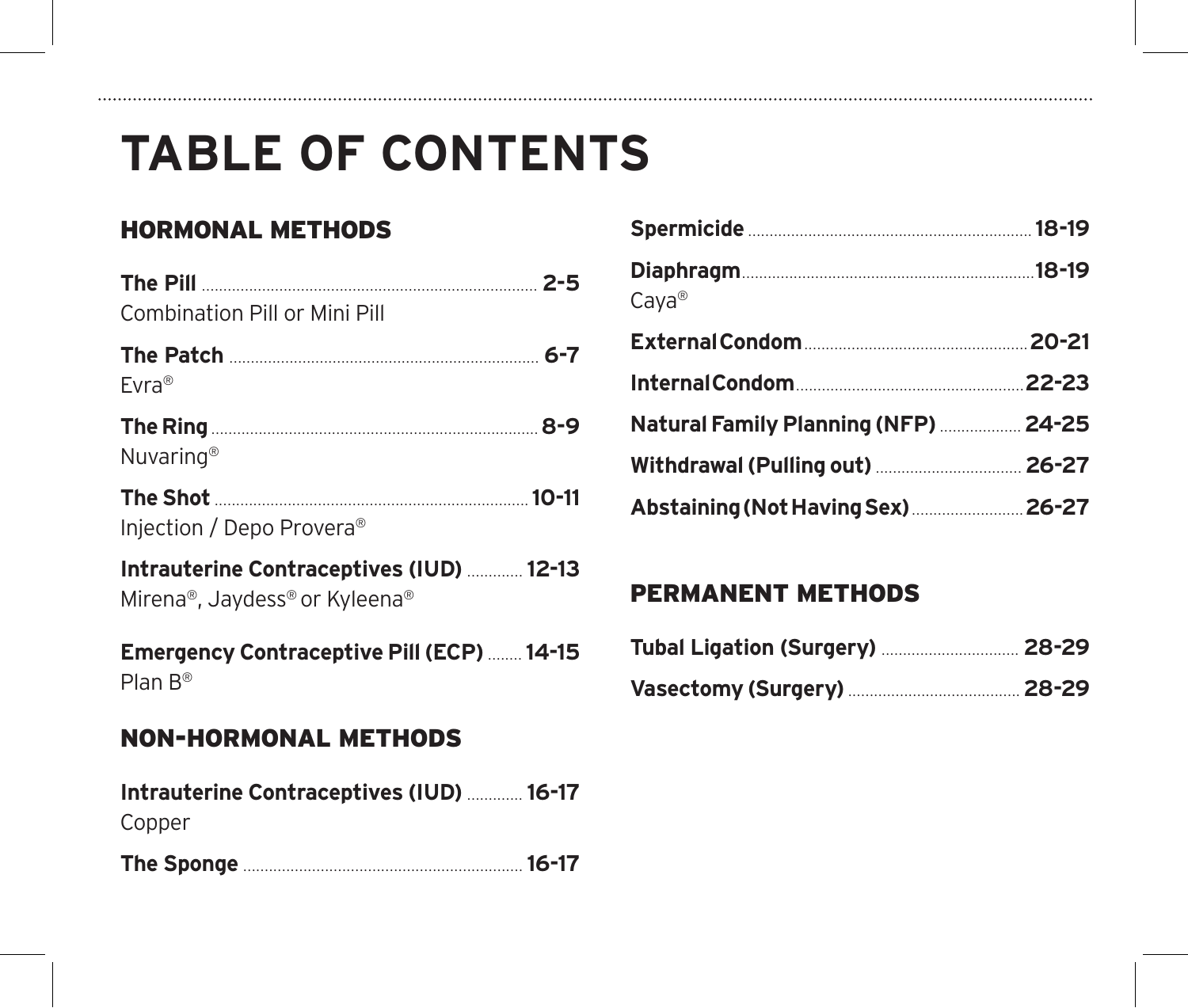**THE PILL** Combination Pill



- Visit a doctor to get a prescription.
- Take a pill once a day, at the same time each day.
- If a pill is forgotten or taken late then a back-up method, like condoms, is needed.

- It only works in the body of a person with a vulva/vagina.
- It uses the hormones estrogen and progestin to: make cervical mucus thicker, so sperm cannot enter the uterus; change the lining of the uterus so an egg cannot attach; stop the ovaries from releasing an egg each cycle.
- It works 92% 99.9% of the time.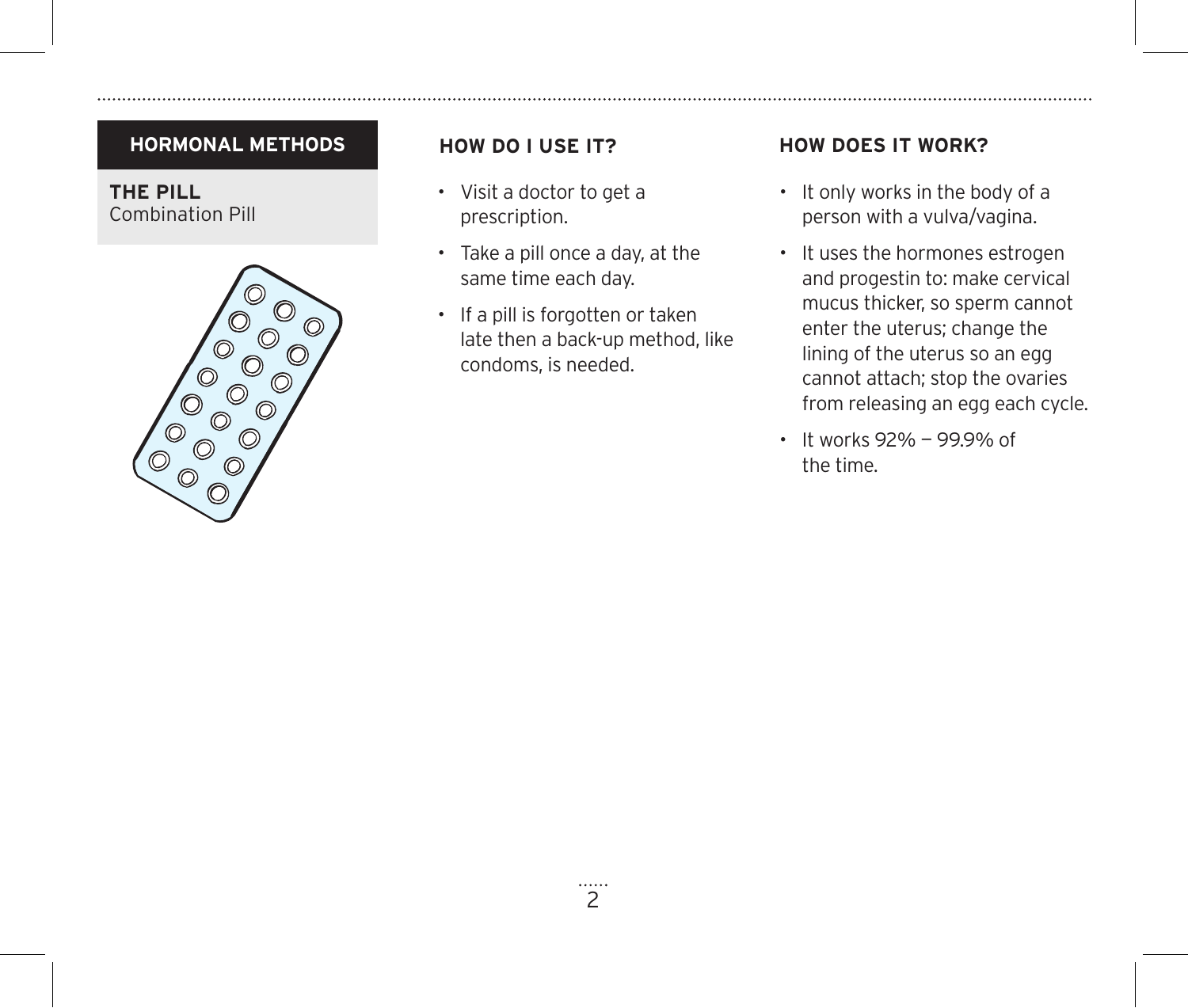- It may help make periods regular, lighter and less painful.
- It can be used safely for many years.
- A person over 35 who smokes should not use it.
- It may not work well with other medication. Ask a doctor or a pharmacist.
- It may cause: bleeding, spotting, nausea, bloating, breast tenderness, headaches, and/or blood clots.
- There is a higher risk of pregnancy if the pill is not taken at the same time every day.
- It does not protect against STIs.
- All hormonal birth control methods come with different health risks and benefits. Talk to your doctor or a pharmacist to find the method right for you.

- Can I remember to take the pill once a day, every day, at the same time?
- Does this type of birth control fit with my values and beliefs?
- Will this type of birth control change my body, and is that okay with me?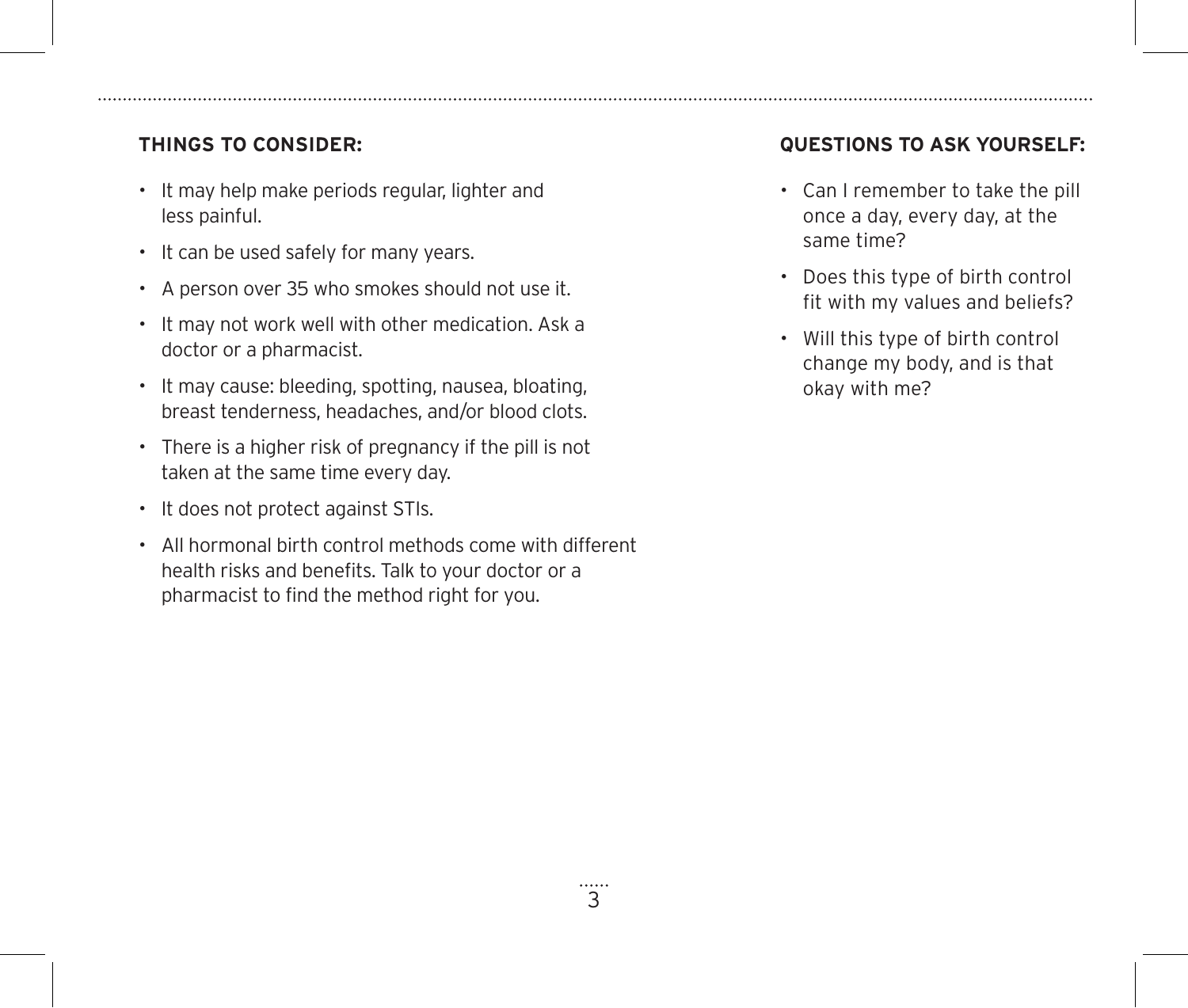**THE PILL** Mini Pill



- Visit a doctor to get a prescription.
- Take a pill once a day, at the same time each day.
- If a pill is forgotten or taken late then a back-up method, like condoms, is needed.

- It only works in the body of a person with a vulva/vagina.
- It uses the hormone progestin to: make cervical mucus thicker, so sperm cannot enter the uterus; change the lining of the uterus so an egg cannot attach; stop the ovaries from releasing an egg each cycle.
- It works 90% 99% of the time.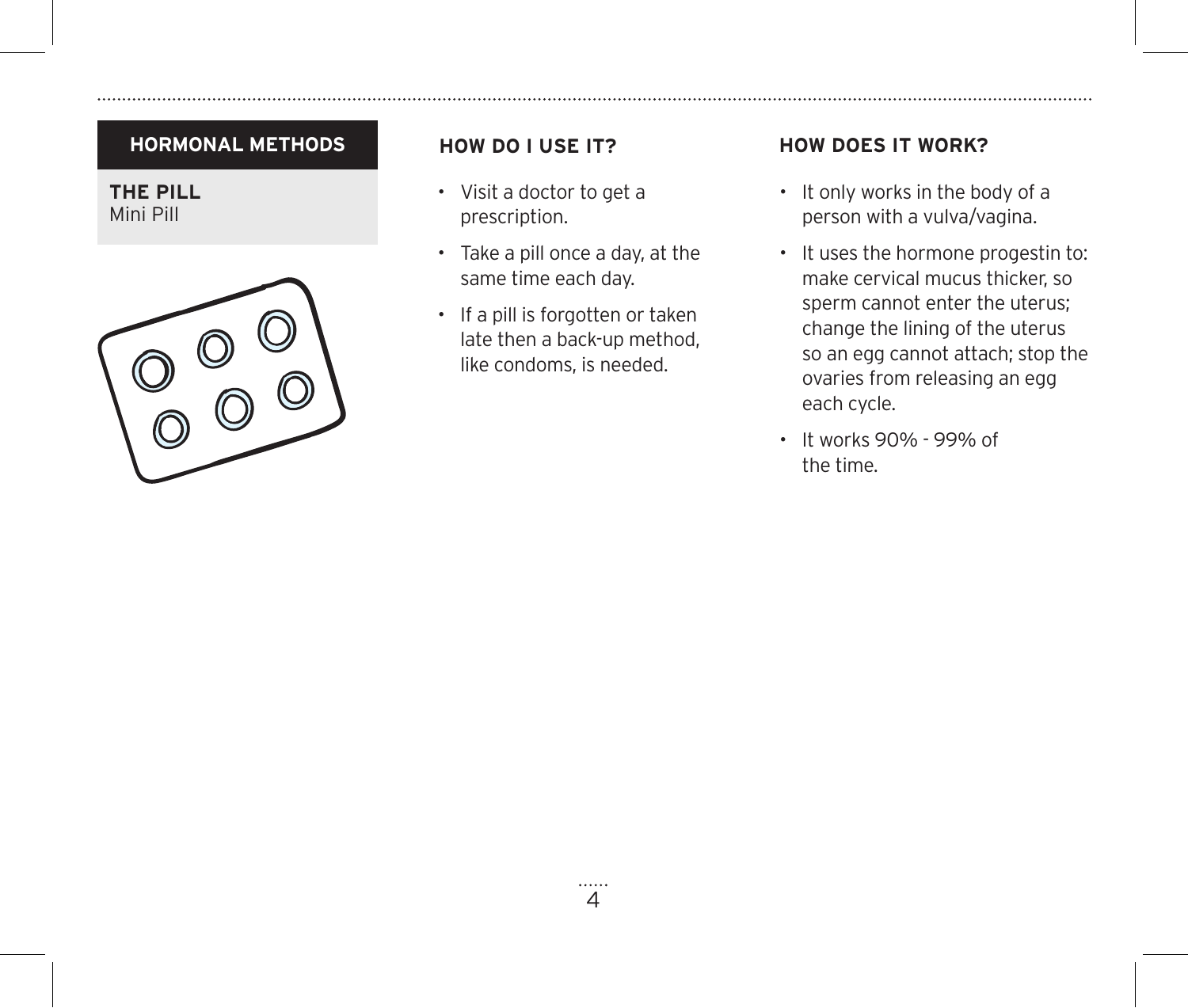- It may help make periods regular, lighter and less painful.
- It can be used safely for many years.
- A person over 35 who smokes should not use it.
- It may not work well with other medication. Ask a doctor or a pharmacist.
- It can cause: nausea, bloating, breast tenderness, headaches, and/or acne.
- There is a higher risk of pregnancy if the pill is not taken at the same time every day.
- It does not protect against STIs.
- All hormonal birth control methods come with different health risks and benefits. Talk to your doctor or a pharmacist to find the method right for you.

- Can I remember to take the pill once a day, every day, at the same time?
- Does this type of birth control fit with my values and beliefs?
- Will this type of birth control change my body, and is that okay with me?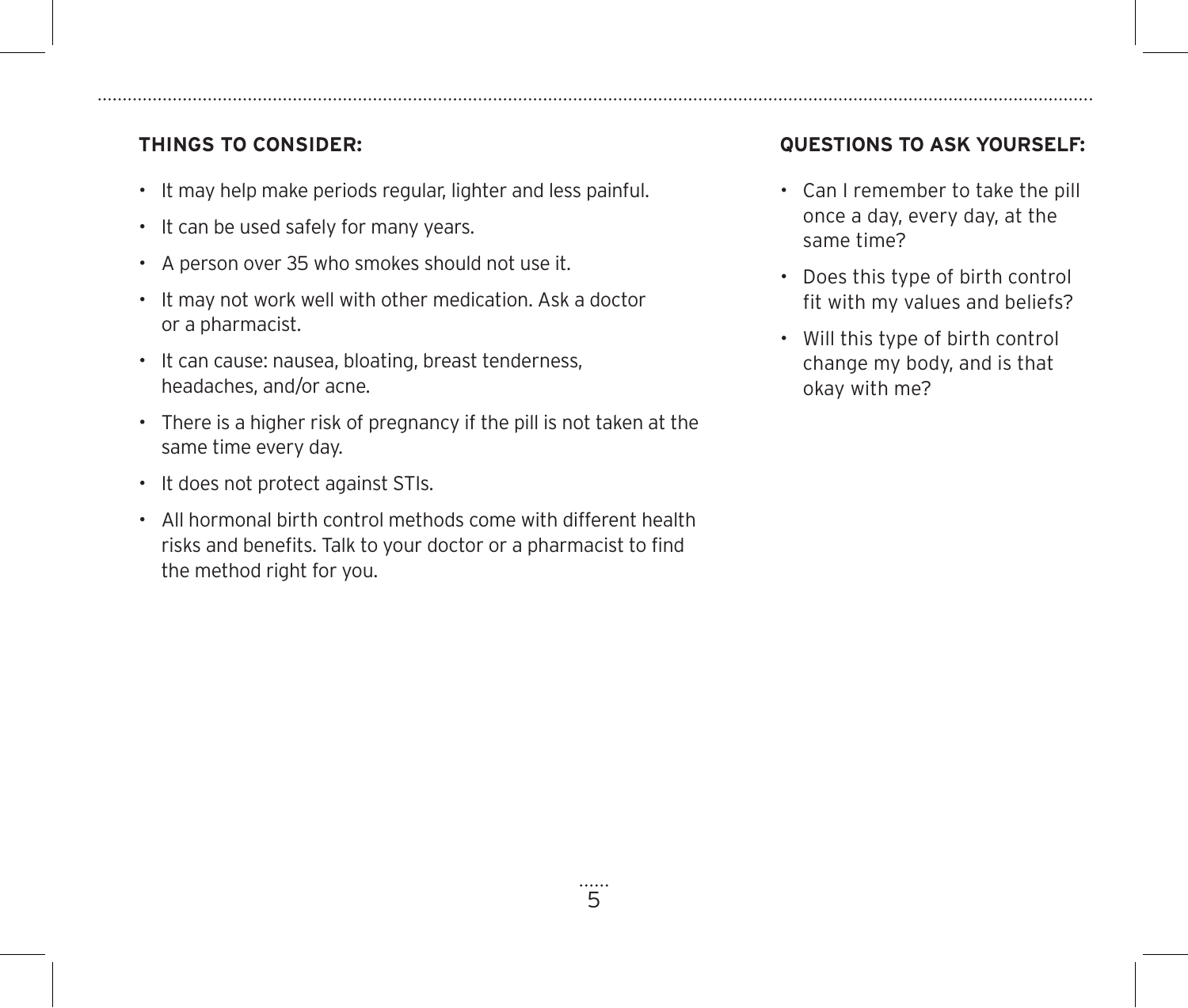**THE PATCH** Evra®



- Visit a doctor to get a prescription.
- A new patch is put on the skin once a week for three weeks in a row.
- On the fourth week no patch is put on. This is when a period will happen.
- If a patch is not changed on time then a back-up method, like condoms, is needed.

- It only works in the body of a person with a vulva/vagina.
- The sticky part of the patch contains the hormones that enter the body through the skin.
- It uses the hormone progestin to: make cervical mucus thicker, so sperm cannot enter the uterus; change the lining of the uterus so an egg cannot attach; stop the ovaries from releasing an egg each cycle.
- It works 92% 99.9% of the time.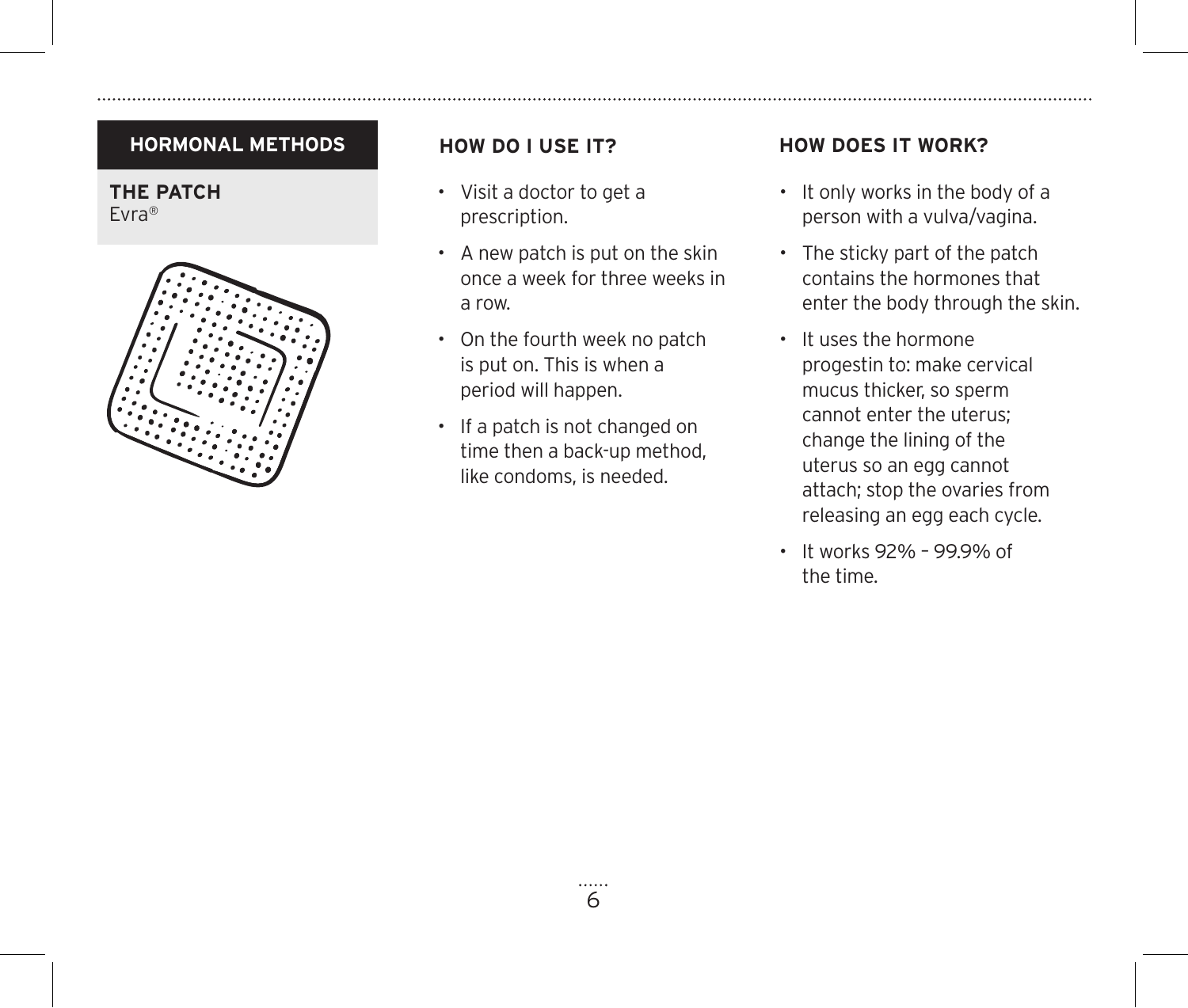- It may help make periods regular, lighter and less painful.
- It can be used safely for many years.
- A person over 35 who smokes should not use it.
- It may not work well with other medication. Ask a doctor or a pharmacist.
- It can cause: bleeding, spotting, nausea, bloating, breast tenderness, headaches, and/or blood clots.
- It may cause skin irritation.
- It may fall off.
- It may not work for women over 198lbs (90kg).
- It may not match a person's skin tone.
- It does not protect against STIs.
- All hormonal birth control methods come with different health risks and benefits. Talk to your doctor or a pharmacist to find the method right for you.

- Can I remember to change the patch once a week?
- Am I okay wearing the patch on my skin where it may be seen?
- Does this type of birth control fit with my values and beliefs?
- Will this type of birth control change my body, and is that okay with me?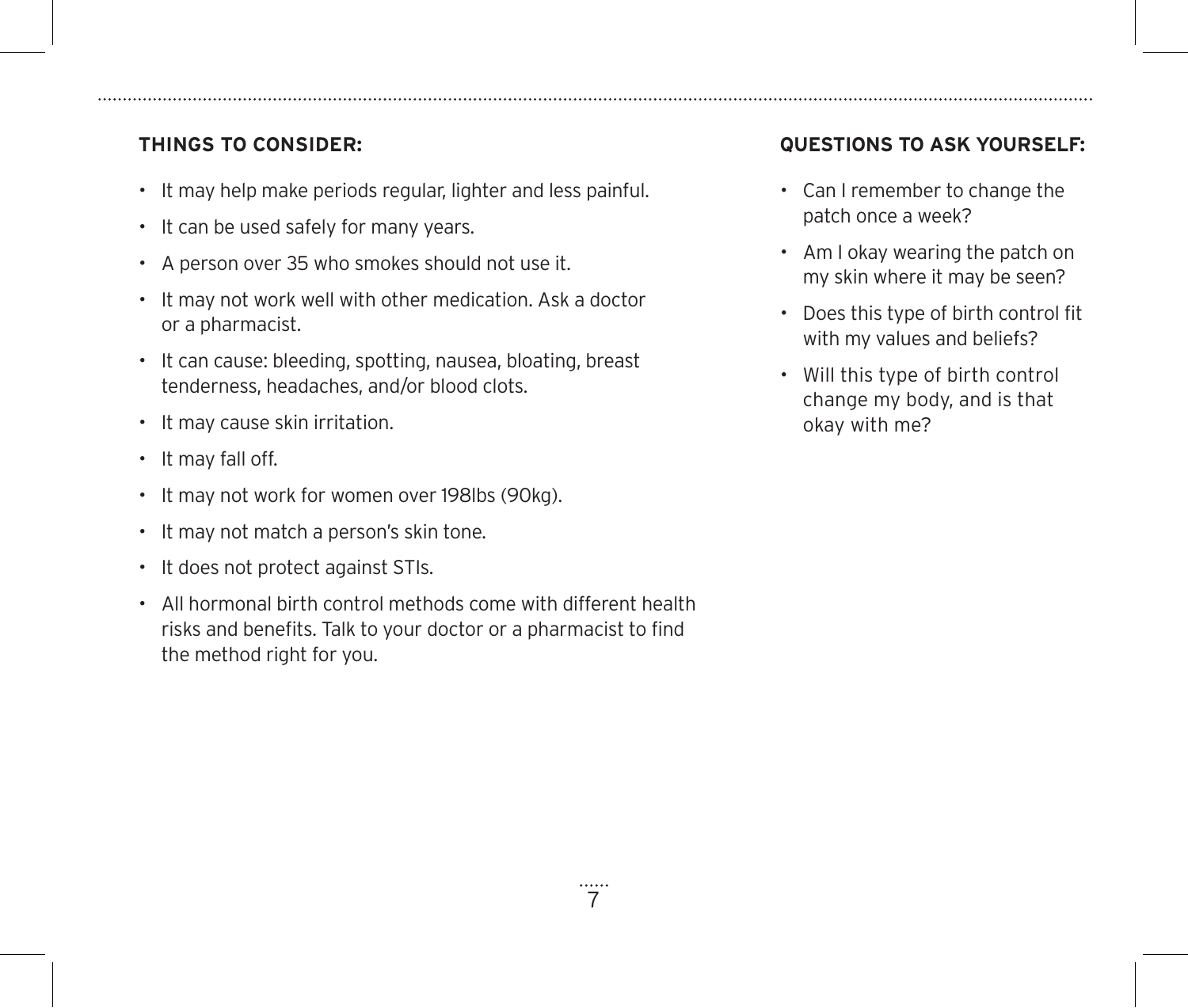



- Visit a doctor to get a prescription.
- The soft ring is put in the vagina. It stays in for 3 weeks. At the beginning of the fourth week the ring is taken out. This is when a period will happen.
- If the ring is not changed on time then a back-up method, like condoms, is needed.

- It only works in the body of a person with a vulva/vagina.
- The hormones slowly get into the body through the vagina.
- It uses the hormone progestin to: make cervical mucus thicker, so sperm cannot enter the uterus; change the lining of the uterus so an egg cannot attach; stop the ovaries from releasing an egg each cycle.
- It works 92% 99.9% of the time.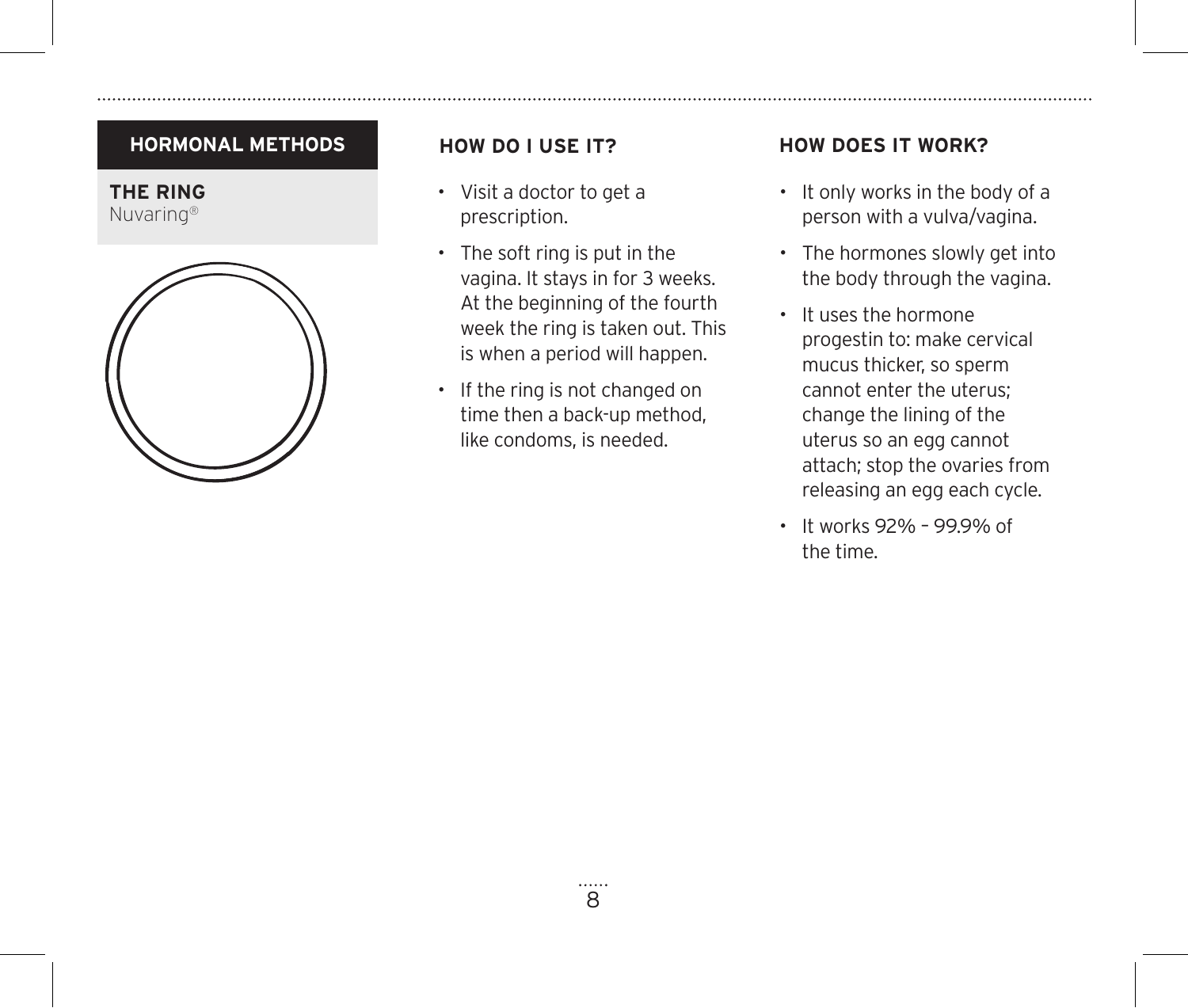- It may help make periods regular, lighter and less painful.
- It can be used safely for many years.
- A person over 35 who smokes should not use it.
- It may not work well with other medication. Ask a doctor or a pharmacist.
- It can cause: bleeding, spotting, nausea, bloating, breast tenderness, headaches, and/or blood clots.
- It may cause discomfort or irritation in the vagina.
- It may fall out of the vagina.
- It does not protect against STIs.
- All hormonal birth control methods come with different health risks and benefits. Talk to your doctor or a pharmacist to find the method right for you.

- Can I remember to change the ring once a month?
- Am I comfortable inserting the ring into my vagina?
- Does this type of birth control fit with my values and beliefs?
- Will this type of birth control change my body, and is that okay with me?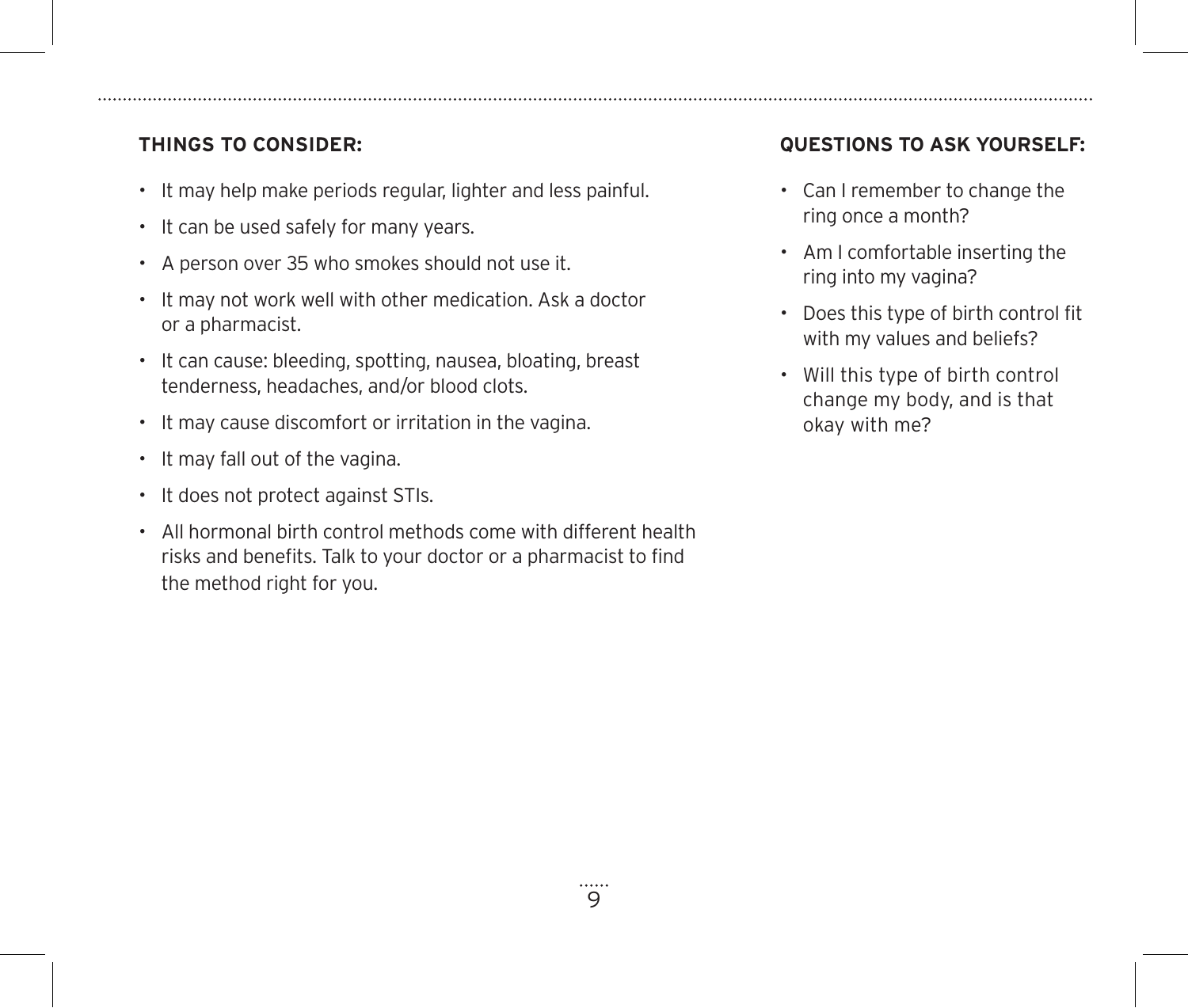**THE SHOT** Injection / Depo Provera®



- A nurse or doctor gives an injection in the arm or buttocks every three months.
- If the shot is not given on time then a back-up method, like condoms, is needed.

- It only works in the body of a person with a vulva/vagina.
- It uses the hormone progestin to: make cervical mucus thicker, so sperm cannot enter the uterus; change the lining of the uterus so an egg cannot attach; stop the ovaries from releasing an egg each cycle.
- It works 97% 99% of the time.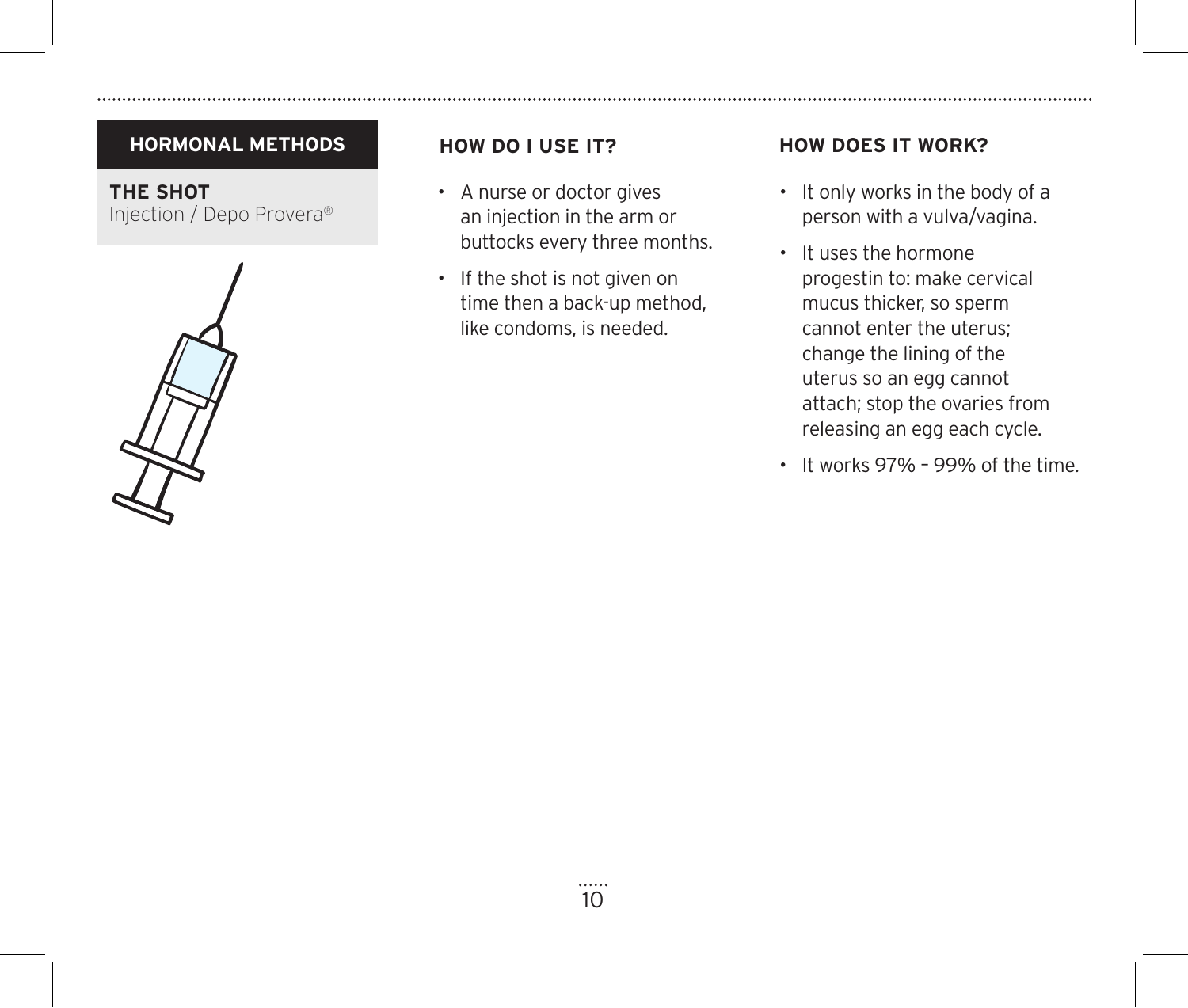- It may stop periods.
- It can only be used for two years at a time.
- A person over 35 who smokes should not use it.
- It can be used when breastfeeding.
- Irregular bleeding is common during the first few months.
- It may cause: weight gain, depression, changes in sex drive and/or hair loss.
- It may take several months to get pregnant after shots are stopped.
- A person may need to take calcium and vitamin D while using this type of birth control.
- It does not protect against STIs.
- All hormonal birth control methods come with different health risks and benefits. Talk to your doctor or a pharmacist to find the method right for you.

- Can I remember to go to the doctor every three months for the shot?
- How do I feel about needles?
- Does this type of birth control fit with my values and beliefs?
- Will this type of birth control change my body, and is that okay with me?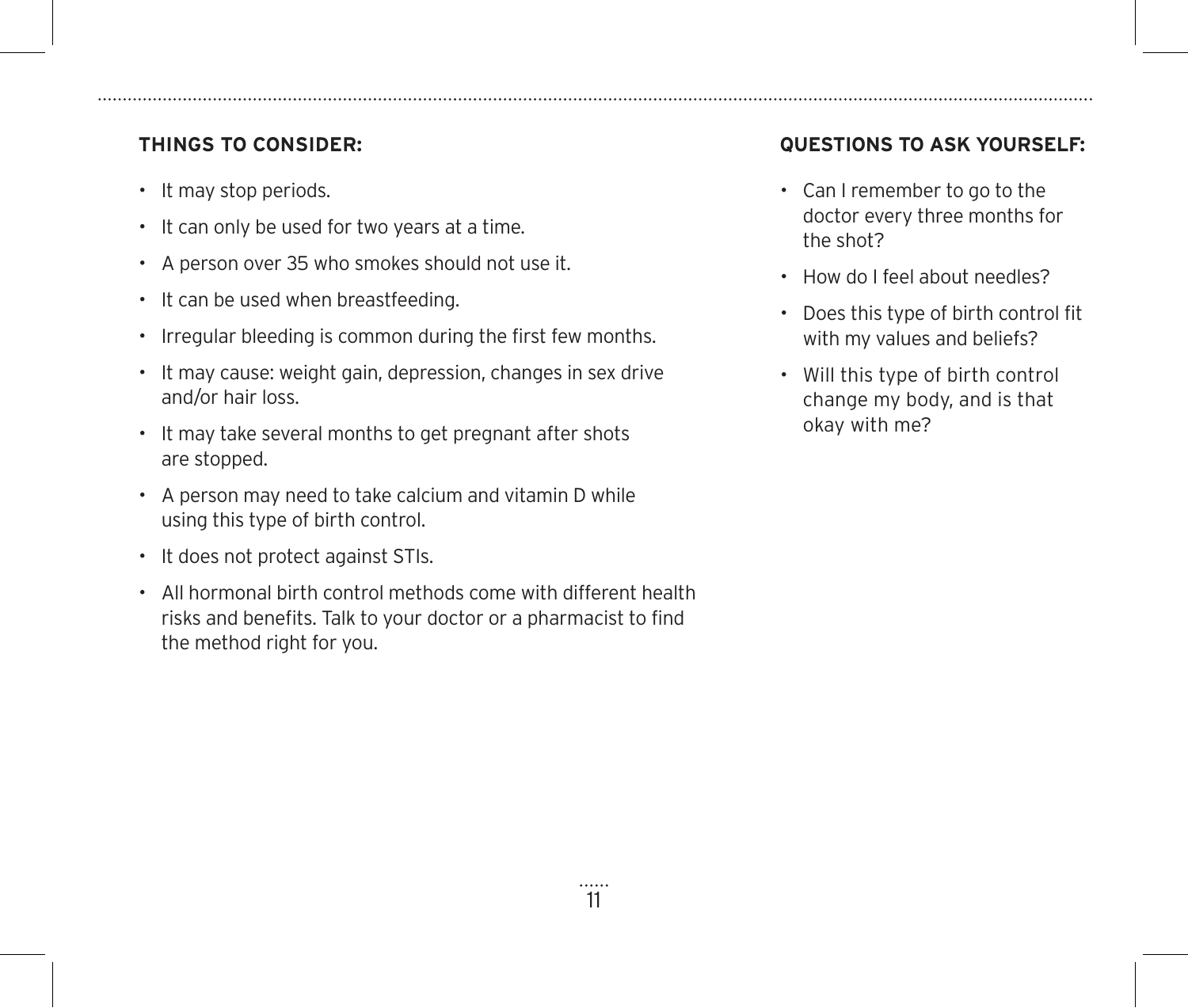### **INTRAUTERINE DEVICE**

(IUD) Mirena® (IUD) Jaydess® (IUD) Kyleena®



- A doctor puts a small, soft "T" shaped device into the uterus through the cervix.
- Depending on the brand, these can be left in place for 3-5 years.
- A doctor must take it out.

- It only works in the body of a person with a vulva/vagina.
- It uses the hormone progestin to: make cervical mucus thicker, so sperm cannot enter the uterus; change the lining of the uterus so an egg cannot attach; stop the ovaries from releasing an egg.
- Depending on the brand, it works 98.5% - 99.9% of the time.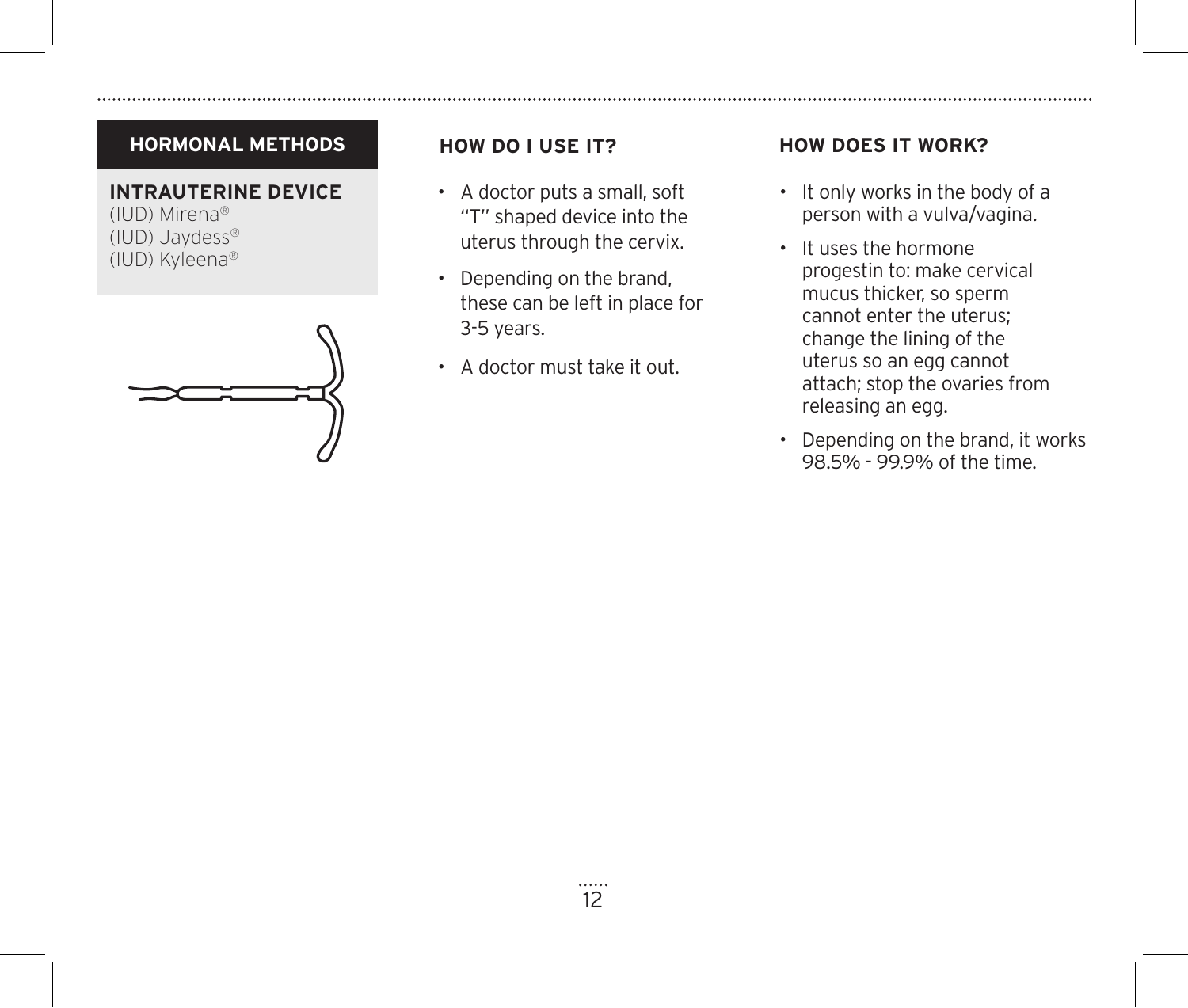- It may help make periods lighter and less painful.
- It may stop periods.
- It may cause: bleeding, spotting and/or cramping.
- It can be used long term.
- It may fall out.
- It can be used when breastfeeding.
- There is a higher risk of pelvic inflammatory disease if a person gets an STI.
- It does not protect against STIs.
- All hormonal birth control methods come with different health risks and benefits. Talk to your doctor or a pharmacist to find the method right for you.

- How do I feel about an IUD inside my uterus?
- Am I comfortable checking my IUD strings once a month?
- Does this type of birth control fit with my values and beliefs?
- Will this type of birth control change my body, and is that okay with me?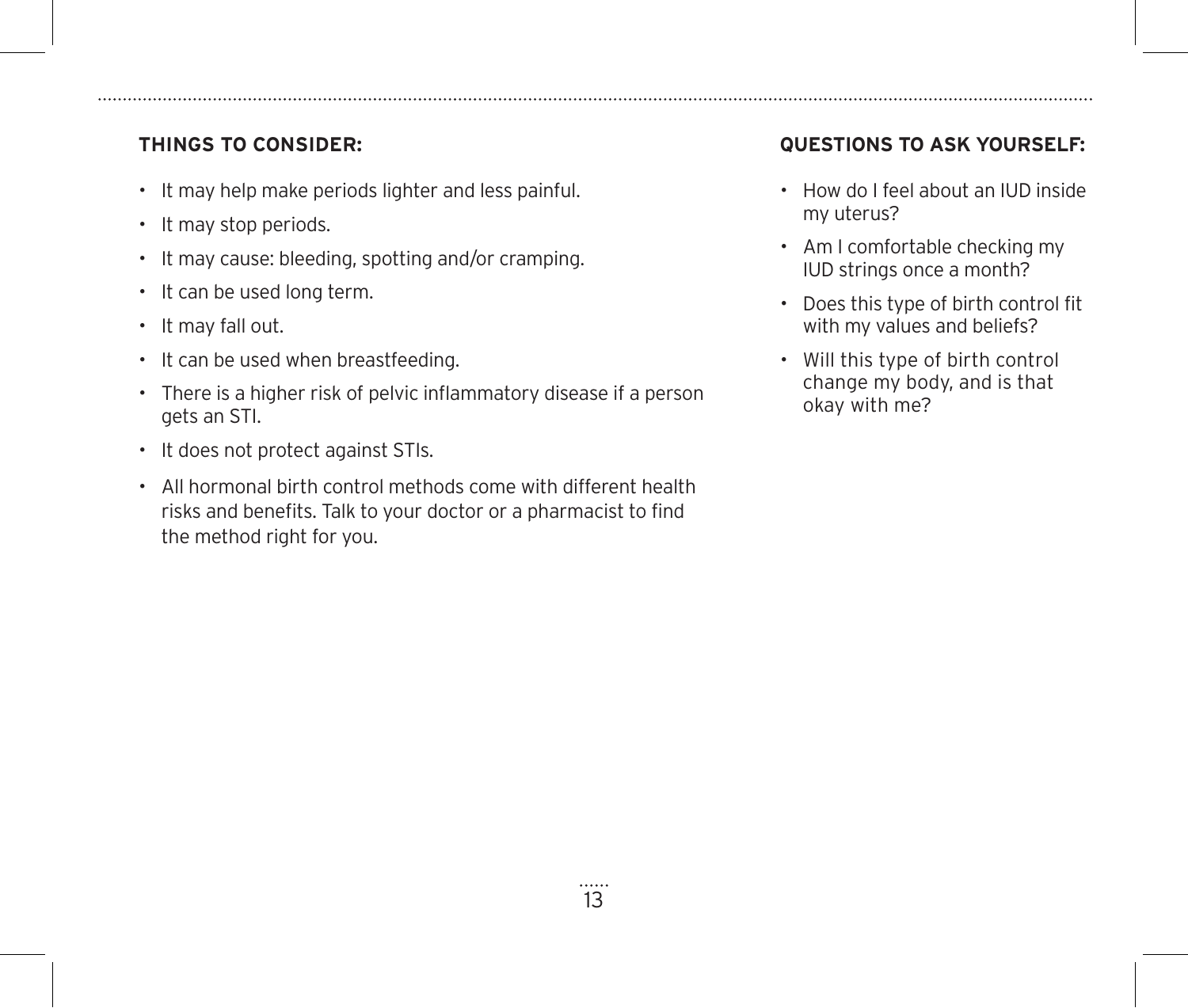### **EMERGENCY CONTRACEPTIVE PILL** Plan B®



- Take the pill as soon as possible after having sex.
- It can be used after sex if a condom breaks.
- It can be used if a person thinks that a birth control method has failed.
- It can be used if someone did not use birth control.
- Can be found at drug stores, pharmacies, online or at STI and Sexual and Reproductive Health Clinics.
- A person does not need to see a doctor for a prescription.
- If you're not sure how to use emergency contraceptives, read the instructions before use.

### **HOW DO I USE IT? HOW DOES IT WORK?**

- It can only be used in the body of a person with a vulva/vagina.
- It uses a high dose of the hormone progestin to: make cervical mucus thicker, so sperm cannot enter the uterus; change the lining of the uterus so an egg cannot attach; sometimes stop the ovaries from releasing an egg.
- If a person is already pregnant emergency contraception does not work.
- Plan B® effectiveness:
	- First 24 hours: 95%
	- 25 48 hours: 85%
	- After 72 hours: 58% or less

Plan B is most effective in bodies that weigh less than 165lbs. If your weight is greater than 165 lbs (75 kg) contact a doctor or pharmacist for advice.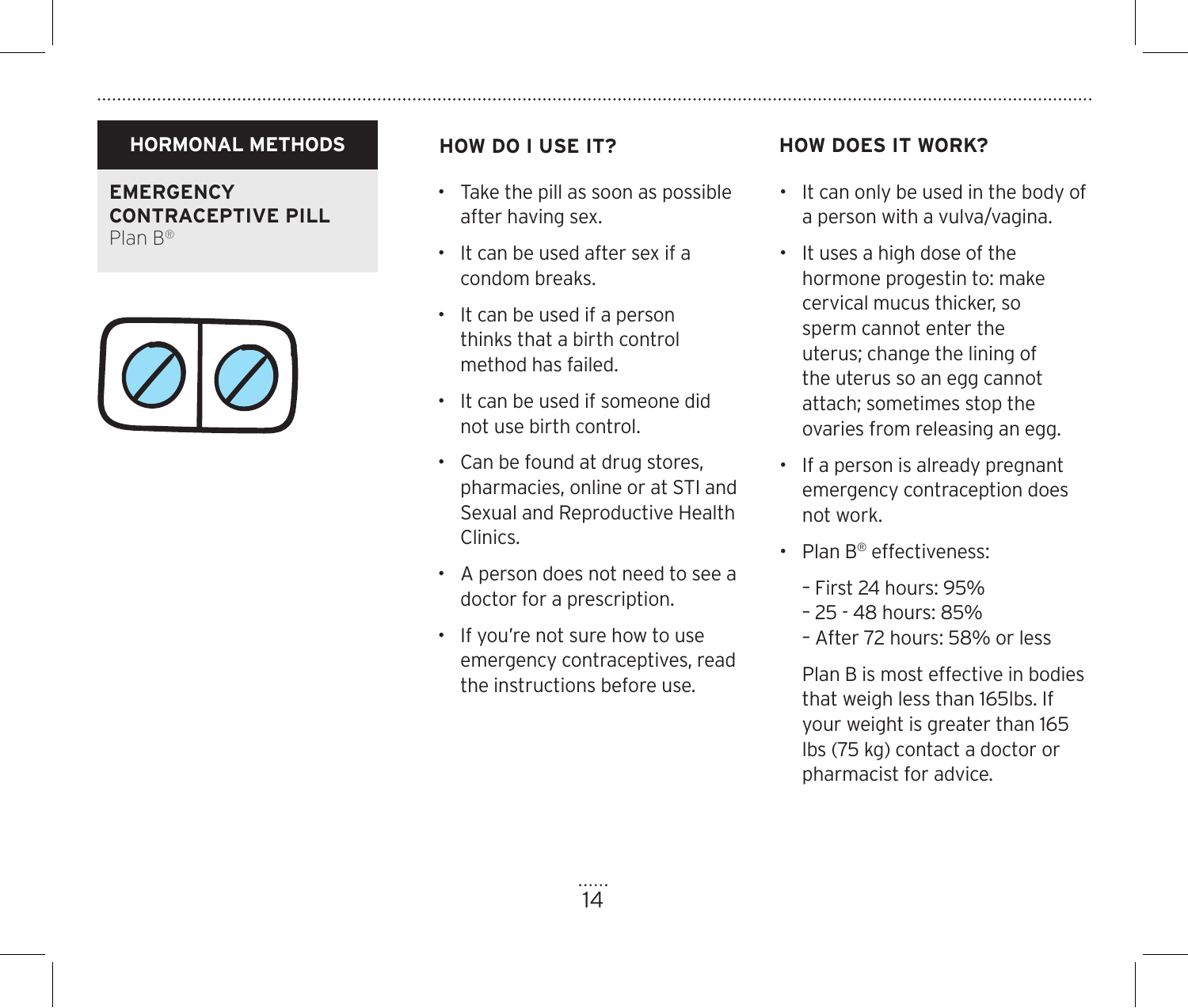- It can be used with others forms of birth control.
- A person does not need to see a doctor for a prescription.
- It can cause: bleeding, spotting, breast tenderness, headaches, cramps, and/or nausea.
- It is not meant to be used as ongoing birth control.
- It does not protect against STIs.
- All hormonal birth control methods come with different health risks and benefits. Talk to your doctor or a pharmacist to find the method right for you.

- Am I comfortable talking to a pharmacist or doctor about this type of emergency birth control?
- Does this method fit with my values and beliefs?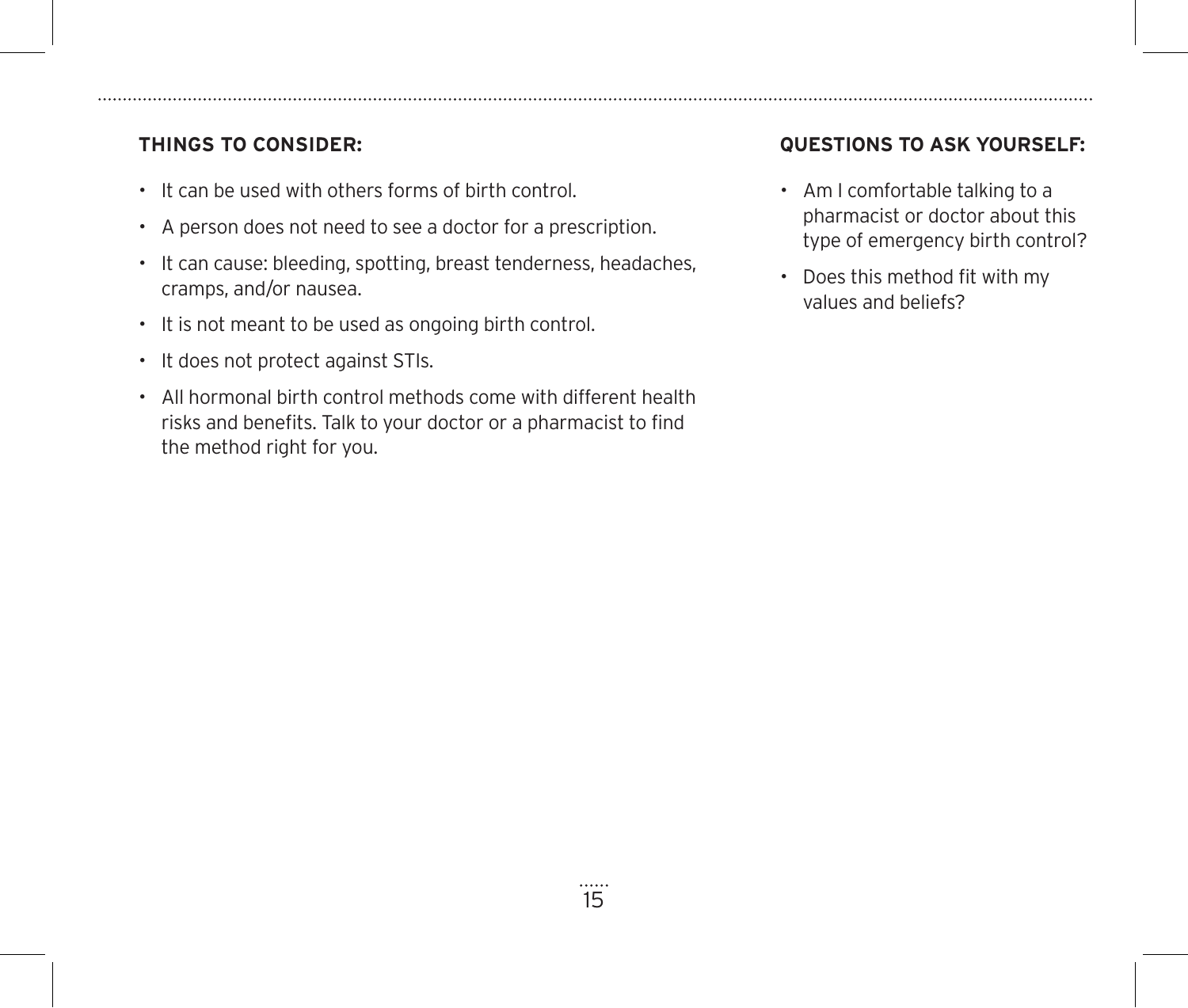### **NON-HORMONAL METHODS**

**INTRAUTERINE DEVICE** Copper IUD



- A doctor puts a small, soft "T" shaped device wrapped in copper wire into the uterus through the cervix.
- It can be left in place for up to 12 years.
- A doctor must take it out.

- It only works in the body of a person with a vulva/vagina.
- The copper wire: changes the lining of the uterus so an egg cannot attach; makes vaginal mucus thicker, so sperm cannot get to the uterus.
- It works 99.2% 99.4% of the time.



- **THE SPONGE Can be found at drug stores,** pharmacies, and online.
	- Before using the sponge, be sure to read the directions and learn how to use it correctly.
	- Before sex, a soft foam sponge is placed in the vagina against the cervix.
	- It must be left in the vagina for at least 6 hours after sex.
- It only works in the body of a person with a vulva/vagina.
- The sponge is filled with spermicide.
- The sponge blocks and absorbs sperm.
- Spermicide uses the chemical Nonoxynol-9 to numb sperm so they cannot move.
- It works 68% 90% of the time.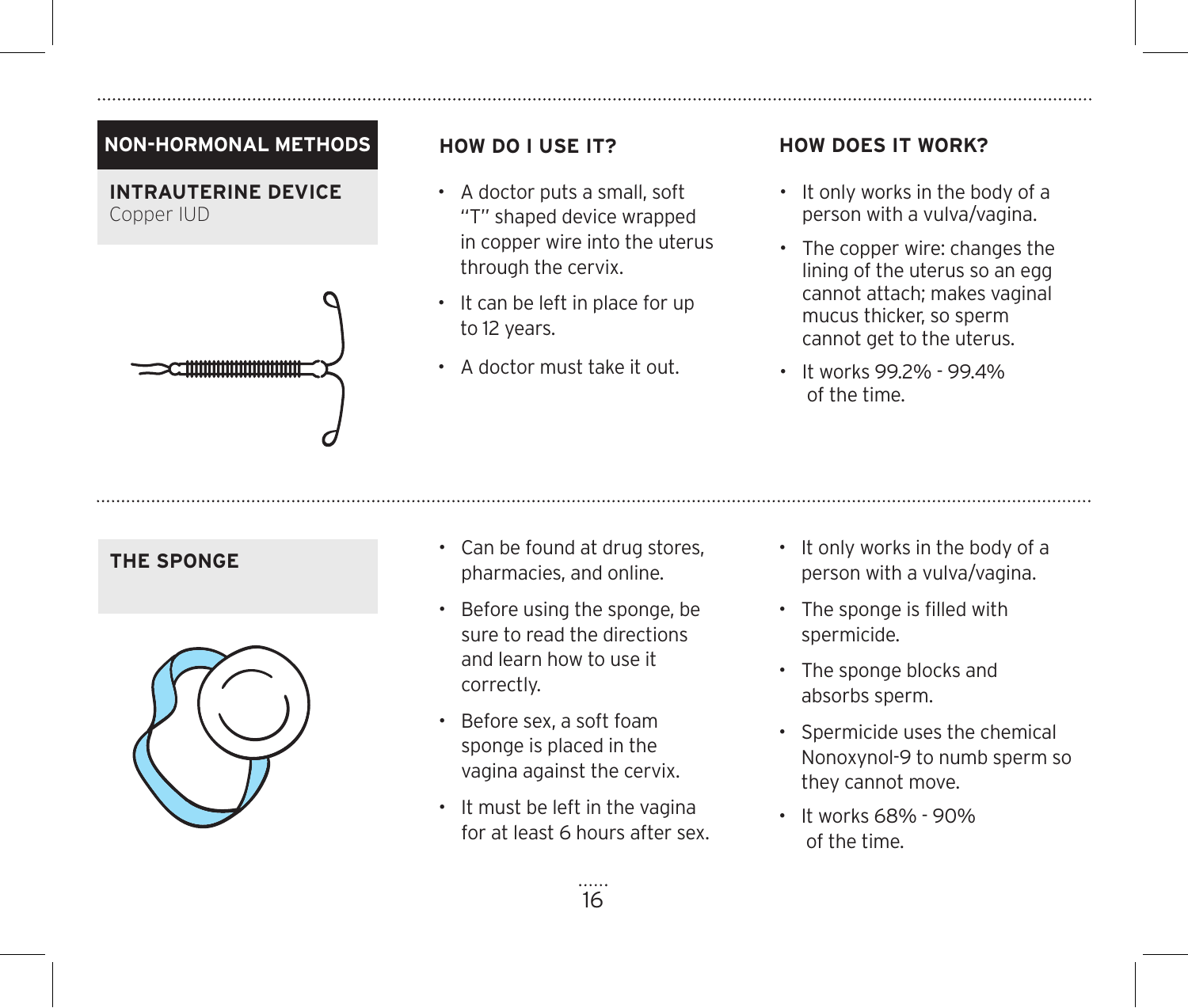- It may cause: irregular periods, bleeding, spotting or cramping.
- It may lower the chance of getting cancer of the endometrium (inner lining of the uterus).
- It can be used as emergency contraception.
- A person can become pregnant right after it is removed.
- It may fall out.
- There is a higher risk of pelvic inflammatory disease if aperson gets an STI.
- It does not protect against STIs.
- A person does not need to see a doctor for a prescription.
- It works best when used with another form of birth control such as condoms.
- It can be used when breastfeeding.
- Some people may have an allergic reaction that can infect or irritate the penis or vagina.
- It can be used long term.
- If there is a reaction it can raise the chance of getting an STI.
- Toxic Shock Syndrome may occur if the sponge is left in the vagina longer than recommended.
- It does not protect against STIs.

- How do I feel about an IUD inside my uterus?
- Am I comfortable checking my IUD strings once a month?
- Does this type of birth control fit with my values and beliefs?
- Will this type of birth control change my body, and is that okay with me?

- Can I remember to insert and remove the sponge according to the package directions?
- Am I comfortable inserting the sponge into my vagina?
- Does this type of birth control fit with my values and beliefs?
- Will this type of birth control change my body, and is that okay with me?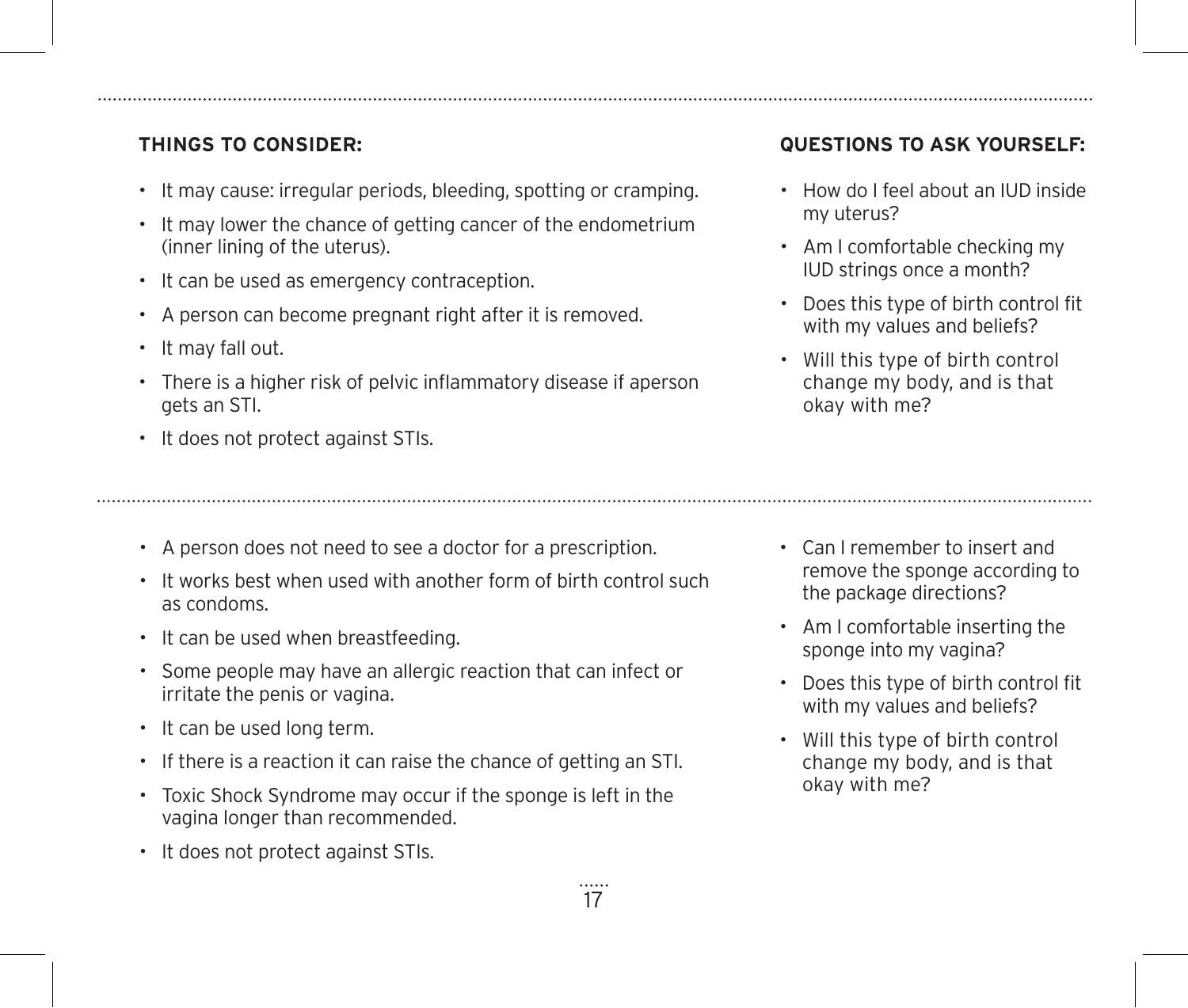### **NON-HORMONAL METHODS**



### **DIAPHRAGM**

Caya®



- Can be found at drug stores, pharmacies, and online.
- Before sex, the spermicide is put into the vagina.
- Before using spermicide, be sure to read the directions and understand how to use it correctly.

### **HOW DO I USE IT? HOW DOES IT WORK?**

- **SPERMICIDE** Can be found at drug stores. It only works in the body of a person with a vulva/vagina.
	- Spermicide uses the chemical Nonoxynol-9 to numb sperm so they cannot move.
	- It works 71% 82 % of the time.

- Can be found at drug stores, pharmacies, and online.
- Before using the diaphragm, be sure to read the directions and understand how to use it correctly.
- Before sex, a soft silicone diaphragm is placed over the top of the cervix.
- It must be used with the Caya® Contraceptive Gel.
- It must be left in the vagina for 6 - 8 hours after sex.

•

- It only works in the body of a person with a vulva/vagina.
- The diaphragm blocks the cervix so sperm cannot get in and fertilize an egg.
- The gel stops the sperm cells from moving through the cervix.
- It works 84% 94% of the time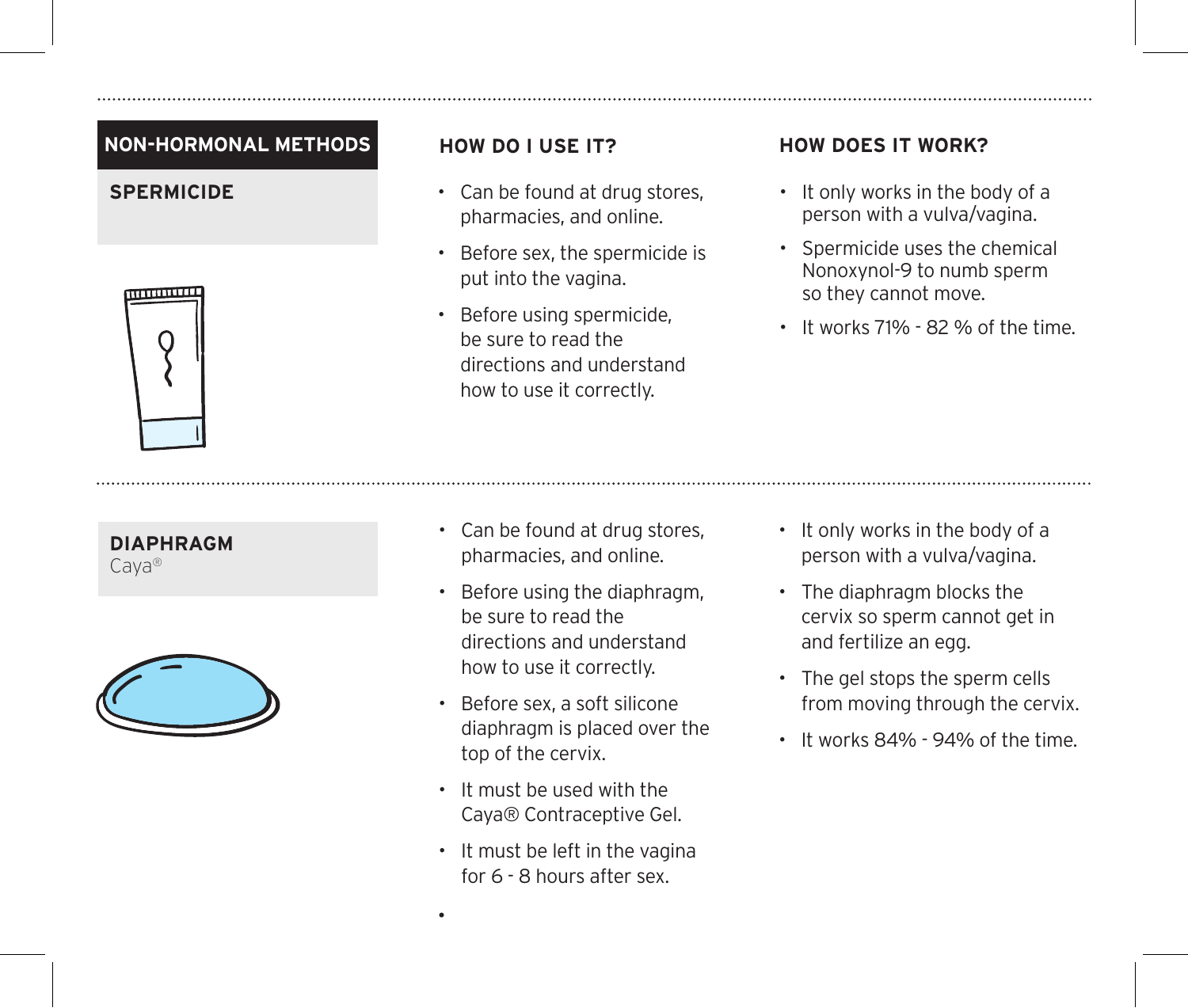- A person does not need to see a doctor for a prescription.
- It works best when used with another form of birth control such as condoms.
- It can be used when breastfeeding.
- It can help make the vagina more lubricated (wet).
- Some people may have an allergic reaction that can irritate the penis or vagina.
- If there is a reaction it can raise the chances of getting an STI.
- It does not protect against STIs.
- A person does not need to see a doctor for a prescription.
- It works best when used with another form of birth control such as condoms.
- It can be used when breastfeeding.
- It can be put in the vagina many hours before having sex.
- It is reusable for up to 2 years.
- It does not protect against STIs.

- Can I use spermicide as outlined in the package directions?
- Am I comfortable inserting spermicide into my vagina?
- Does this type of birth control fit with my values and beliefs?
- Will this type of birth control change my body, and is that okay with me?

- Can I use the diaphragm as outlined in the package directions?
- Am I comfortable inserting the diaphragm into my vagina?
- Does this type of birth control fit with my values and beliefs?
- Will this type of birth control change my body, and is that okay with me?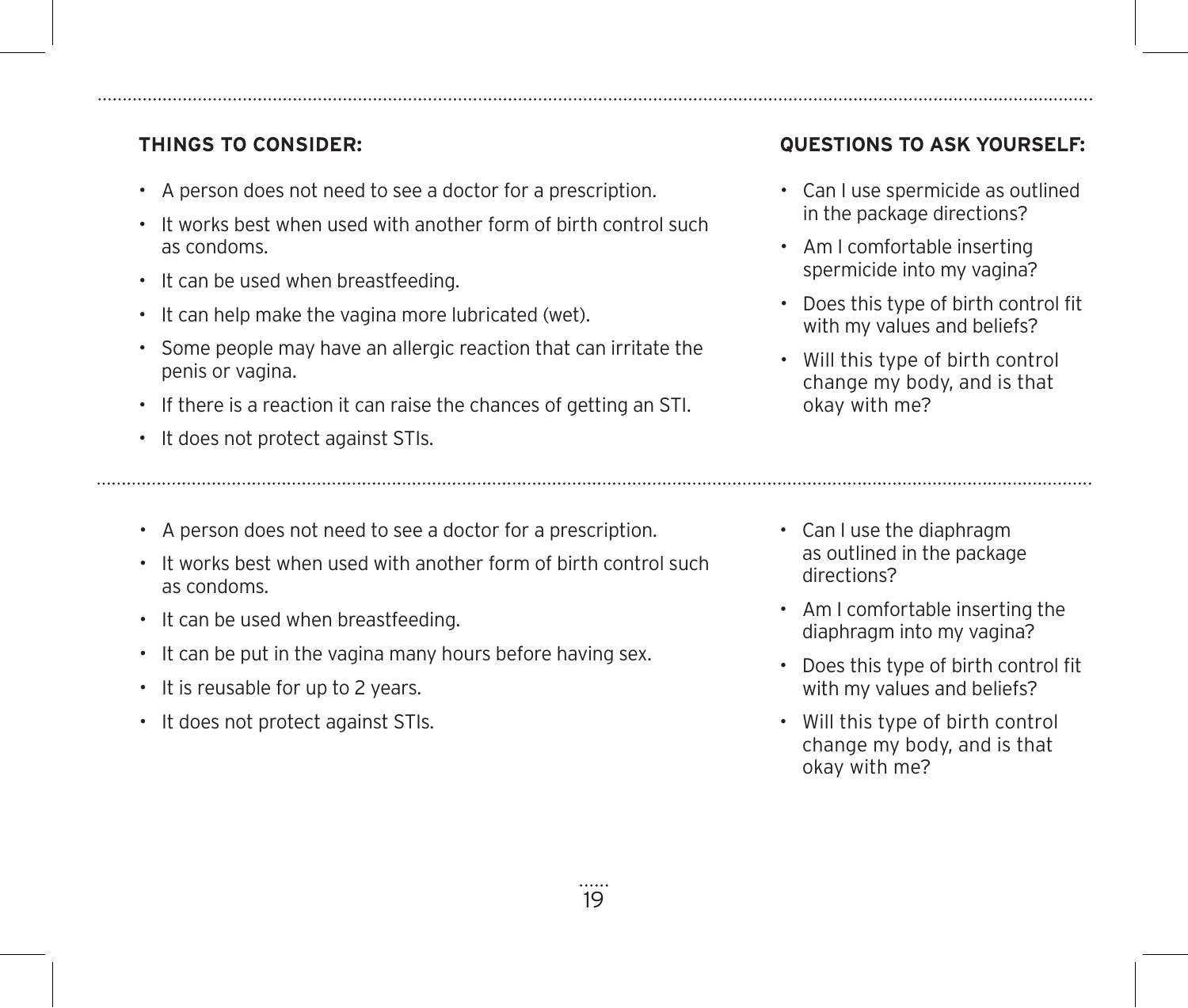### **NON-HORMONAL METHODS**

**EXTERNAL CONDOM** (Condom for a person with a penis)



- Can be found at grocery stores, drug stores, pharmacies and online.
- FREE at Centre for Sexuality, the Alex Health Centre and Sexual and Reproductive Health Clinics.
- Before using a condom, be sure to read the directions and understand how to use it correctly.
- Once the penis is hard, pinch the tip of the condom so there is not an air pocket in the tip, then roll the condom all the way down to the base of the penis.
- Condoms can only be used once.
- After sex, hold the base of the condom when removing the penis from a partner's body. This keeps the sperm inside the condom and away from a partner's body.

- It only works in the body of a person with a penis.
- It is a thin, strong cover for the penis made of latex or non-latex.
- It stops sperm from entering the uterus.
- Do not use more than one condom at a time (doubling up).
- It works 85% 98% of the time.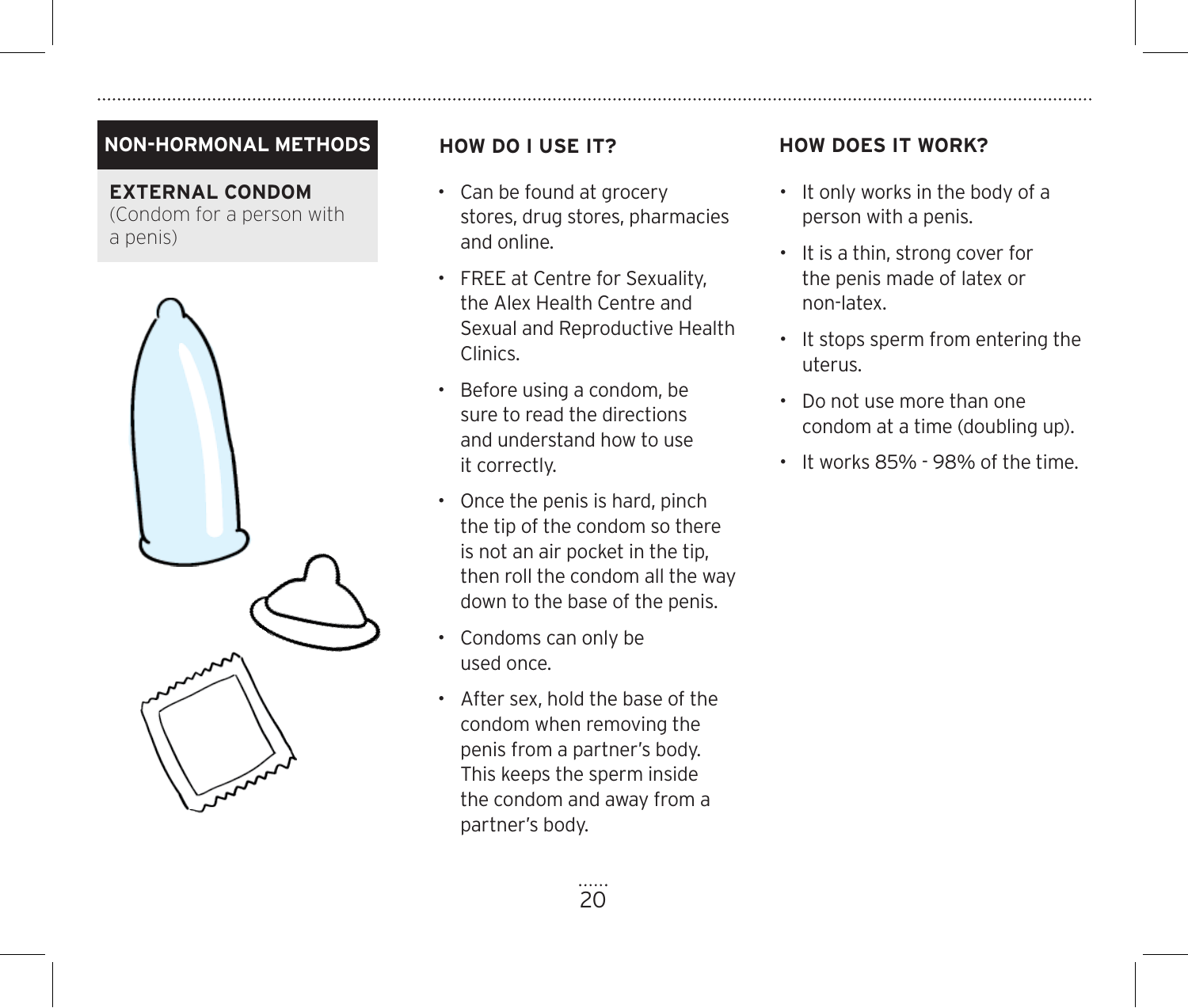- A person does not need to see a doctor for a prescription.
- It can be used with other forms of birth control.
- It must be stored at room temperature and handled with care.
- It may slip off or break.
- It may lower sensations for either partner.
- It may make sex last longer.
- Oil-based lubricant will break a latex condom, it's best to use water-based lubircants.
- Condoms lower the risk of getting STIs.

- Can I remember to check the expiry date?
- Do I have a safe place to store a condom?
- Am I comfortable talking to my partner about using condoms?
- Does this method fit with my values and beliefs?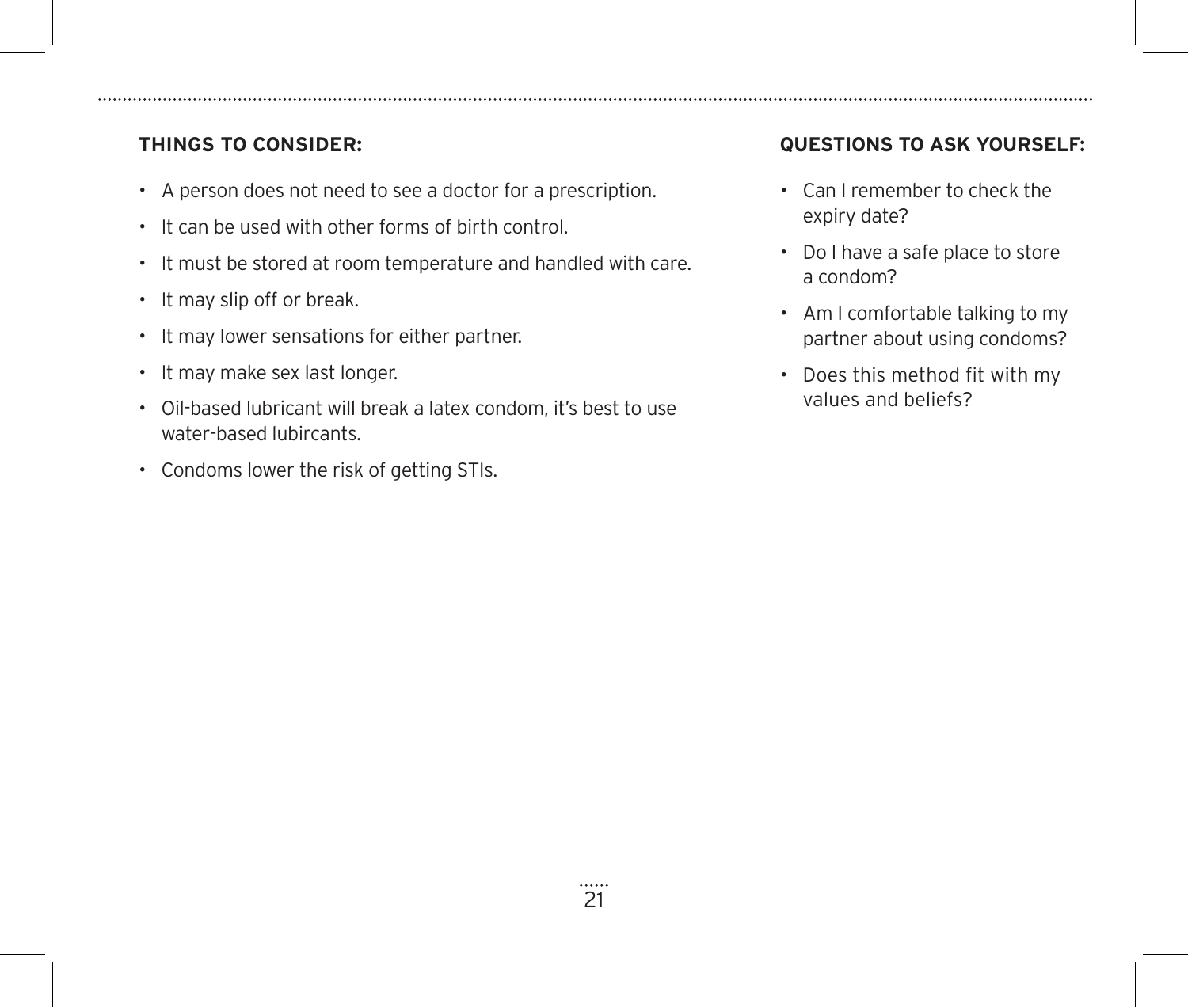### **NON-HORMONAL METHODS**

**INTERNAL CONDOM** (Condom for a person with a vulva/vagina)



- Can be found at grocery stores, drug stores, pharmacies and online.
- FREE at Centre for Sexuality, the Alex Health Centre and Sexual and Reproductive Health Clinics.
- Before using the internal condom, be sure to read the directions and learn how to use it correctly.
- Pinch the internal ring and place the closed end inside the vagina.
- Let the outer ring rest on the outside of the vagina.
- Each condom can only be used once.
- After sex, a person twists the outer ring to close the condom and then removes it from the vagina.

- It is a thin, strong, non-latex cover for the vagina.
- It stops sperm from entering the uterus.
- Do not use more than one condom at a time (double up).
- It works 80% 95% of the time.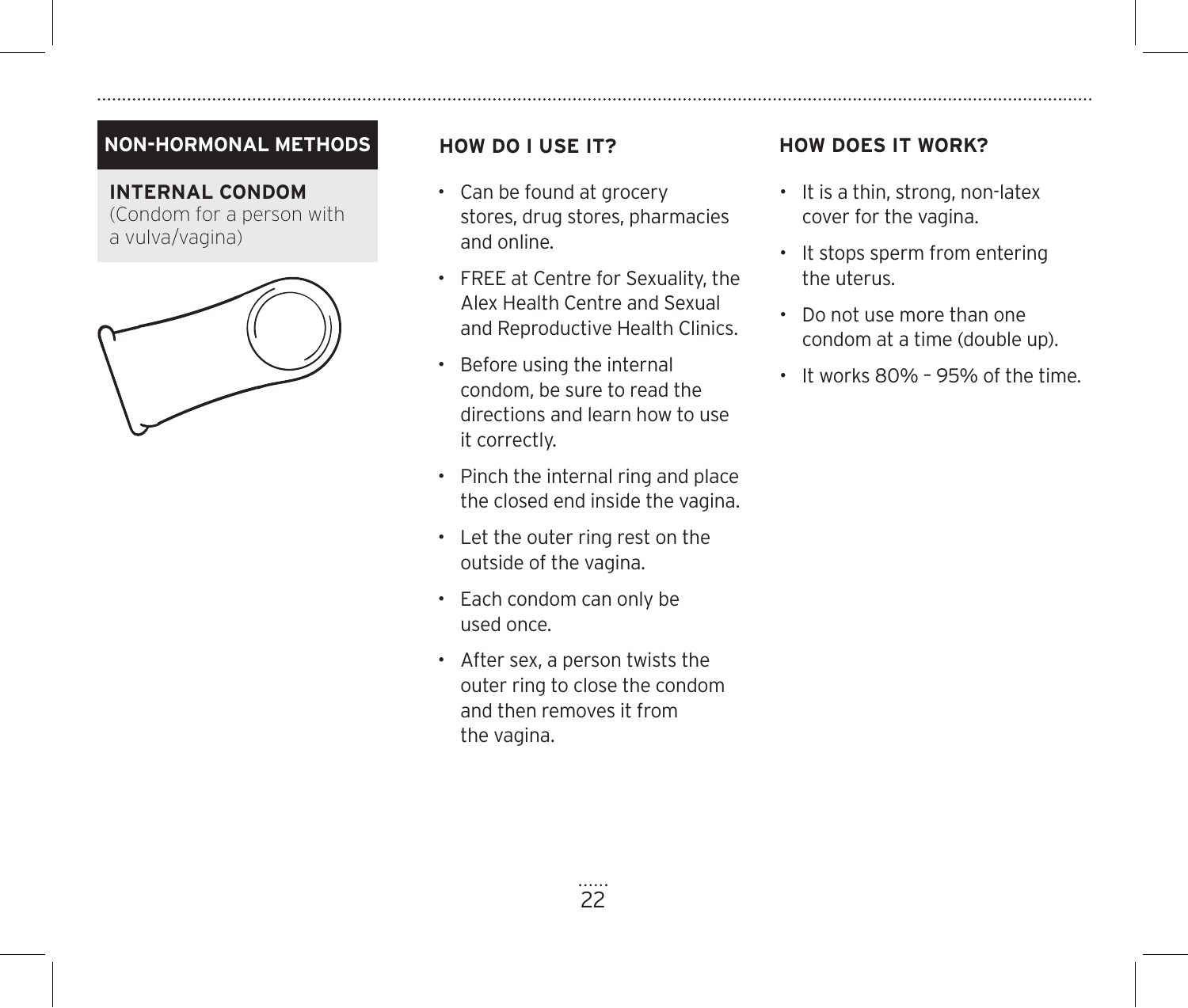- A person does not need to see a doctor for a prescription.
- It can be used with hormonal forms of birth control (ie: not to be used with external condoms).
- It can be put in the vagina many hours before having sex.
- It may slip out or break.
- It may lower sensations for either partner.
- It is safe to use with oil-based and water-based lubricants.
- It lowers the risk of STIs.

- Can I remember to check the expiry date?
- Do I have a safe place to store a condom?
- Am I comfortable talking to my partner about using condoms?
- Am I comfortable inserting the condom into my vagina?
- Does this method fit with my values and beliefs?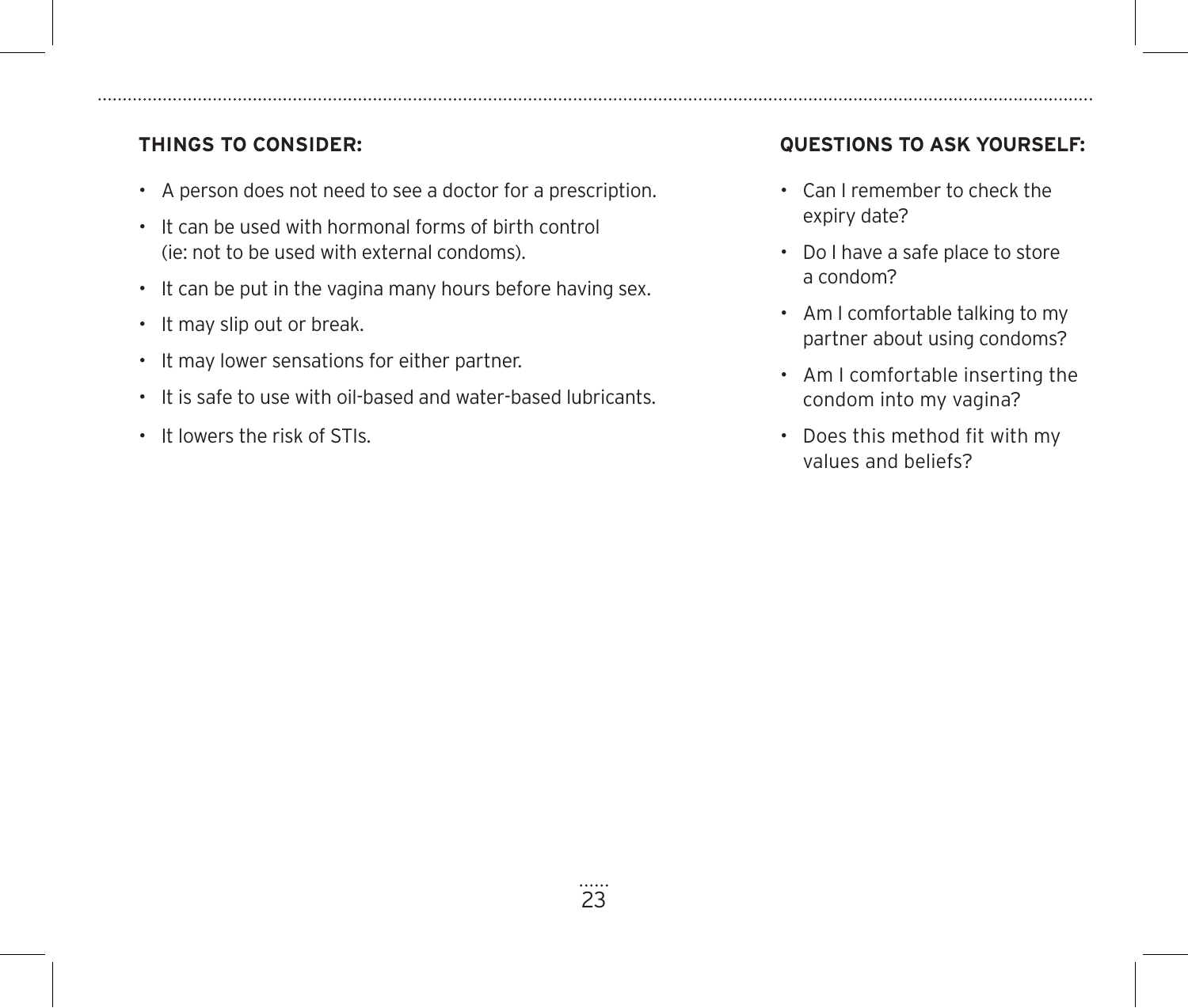### **NON-HORMONAL METHODS**

### **NATURAL FAMILY PLANNING**

(Fertility Awareness Method, Natural Family Planning, Justisse Method, Billings Ovulation Method, Creighton Model)



- Information can be found online at sexualityandu.ca or through Centre for Sexuality.
- A person learns how to chart and understand their cycle and/or monitors their own basal body temperature.
- A person would not have sex on the days that a pregnancy may happen.
- A person would use a backup method, like condoms, on the days that a pregnancy may happen.

- It can only be used in the body of a person with a vulva/vagina.
- The information in the chart will show when ovulation happens in a person's cycle and when a pregnancy could happen.
- A person uses this information to know which days are safe to have sex and to prevent a pregnancy.
- It works 75% 99.6% of the time.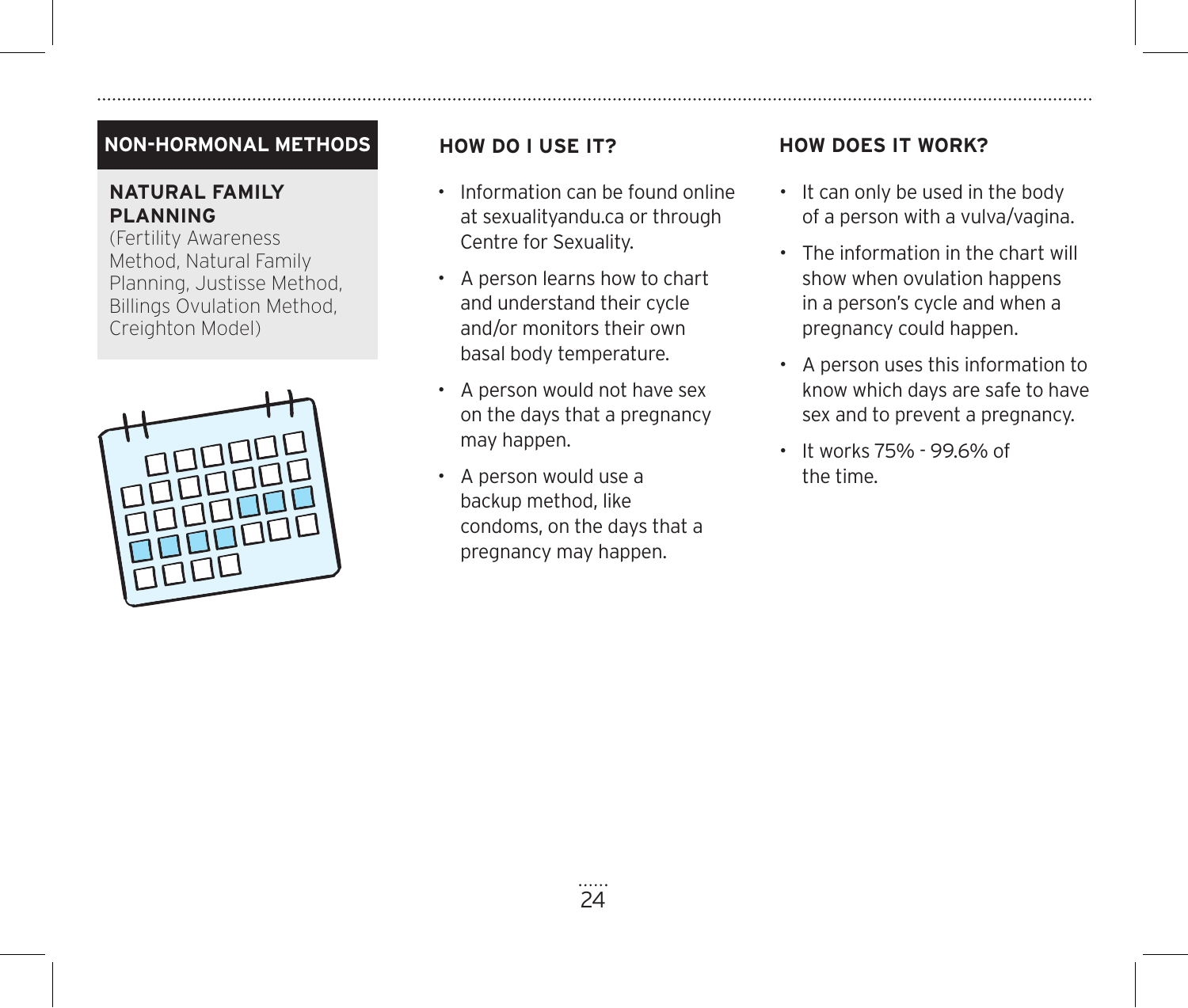- It can help a person know their body and their period.
- It takes time to learn (usually 3 to 6 periods).
- It may take up to 10 months to know when ovulation happens to avoid pregnancy.
- It does not protect against STIs.
- It can be used to plan a pregnancy.
- Young people may have cycles that are inconsistent, making ovulation difficult to track.

- Can I chart every day?
- Am I comfortable checking my own cervical mucus?
- Am I comfortable taking my basal temperature?
- Can I choose not to have sex on days that a pregnancy may happen?
- Am I comfortable using a backup method, like condoms?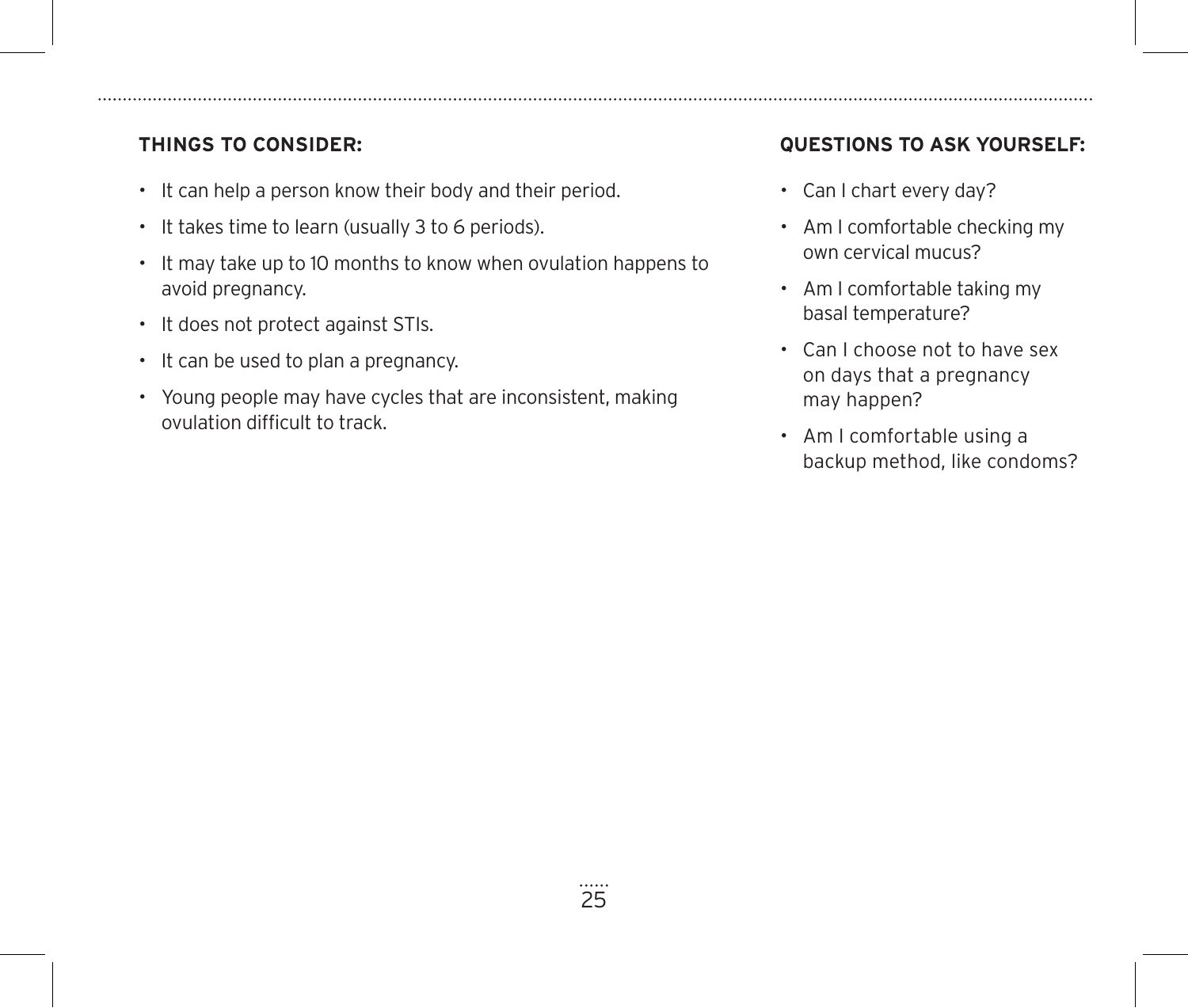### **NON-HORMONAL METHODS**

**WITHDRAWAL** (Pulling out)

- The penis is taken out of the vagina before ejaculation.
- It works best when used with other forms of birth control, like condoms.

### **HOW DO I USE IT? HOW DOES IT WORK?**

- If sperm does not get on the vulva or inside the vagina there is a lower risk of pregnancy.
- Partners talk about using this method and agree to work together.
- It works 73% 96% of the time.

# **ABSTAINING**

Not Having Sex

- Take the time to consider fully what being abstinent (not having sex) will mean.
- Talk to a trusted person about thoughts, feelings and values around abstinence.
- Talk with a partner and decide together which sexual activities, if any, are okay.
- Abstinence is most effective when a person chooses sexual activities that are not penis-in-vagina or penis-inanus sex.
- A person does not have sex.
- If sperm does not get on the vulva or inside the vagina there is a lower risk of pregnancy.
- It works up to 100% of the time.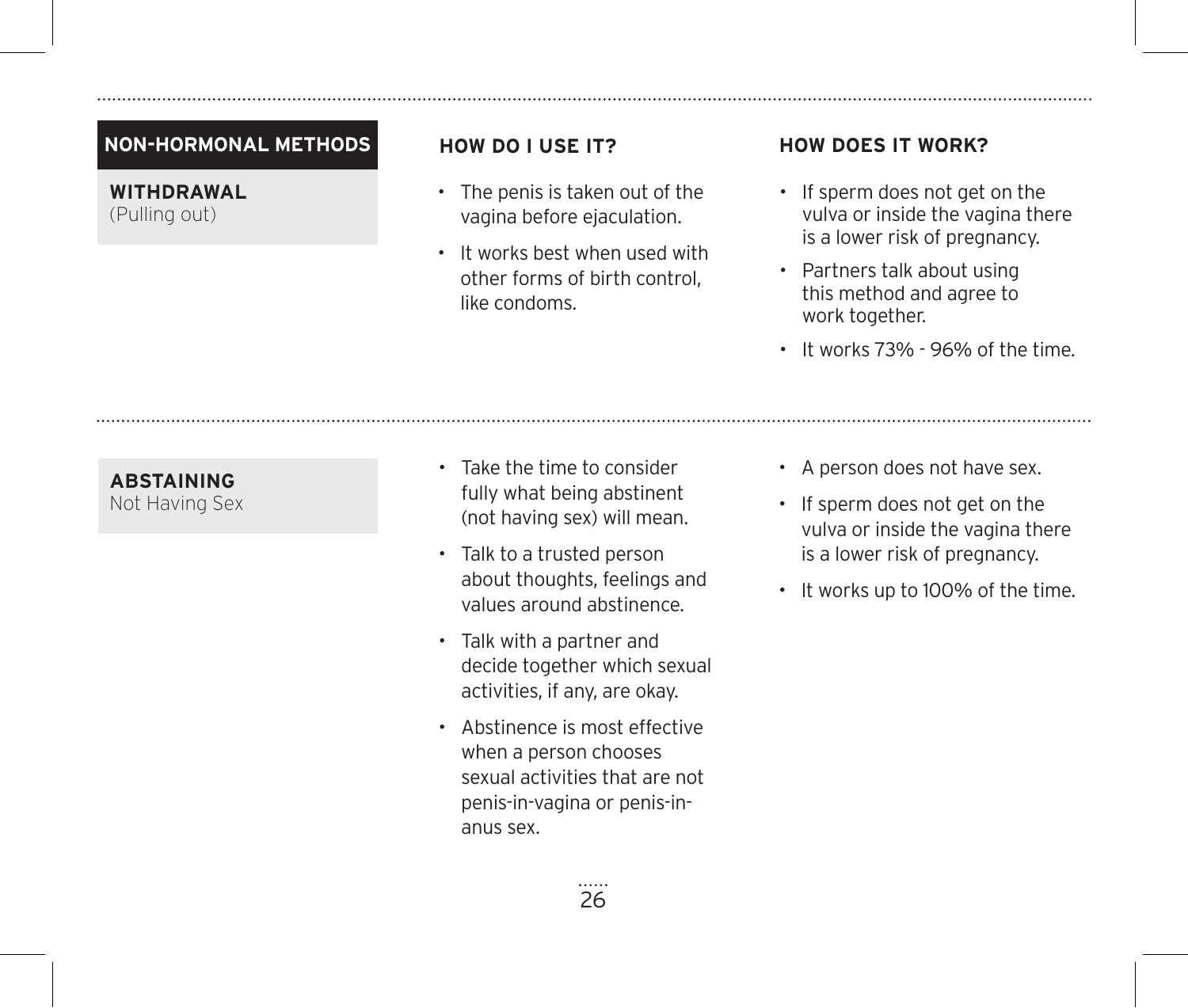- A person can practice controlling the timing of ejaculation by masturbating.
- Ejaculation can happen when a person is not expecting it.
- There can be sperm in the pre-ejaculate (pre-cum).
- Partners need to be clear with each other about how this method is going to work for them and how they are going to do it.
- It does not protect against STIs.
- People can abstain from sex at any time.
- If a person's partner or friends don't support it, it can be hard to stick with the decision not to have sex.
- It is important to know about other types of birth control for the future.

- Am I comfortable talking to my partner about pulling out?
- Am I comfortable masturbating to practice using this type of birth control?
- Can I pull out during sex?
- Does this type of birth control fit with my values and beliefs?
- Can I talk to my partner about abstinence?
- Am I comfortable talking with my partner about which sexual activities, if any, are okay?
- Does this type of birth control fit with my values and beliefs?
- If my partner is pressuring me to have sex do I know who to talk to?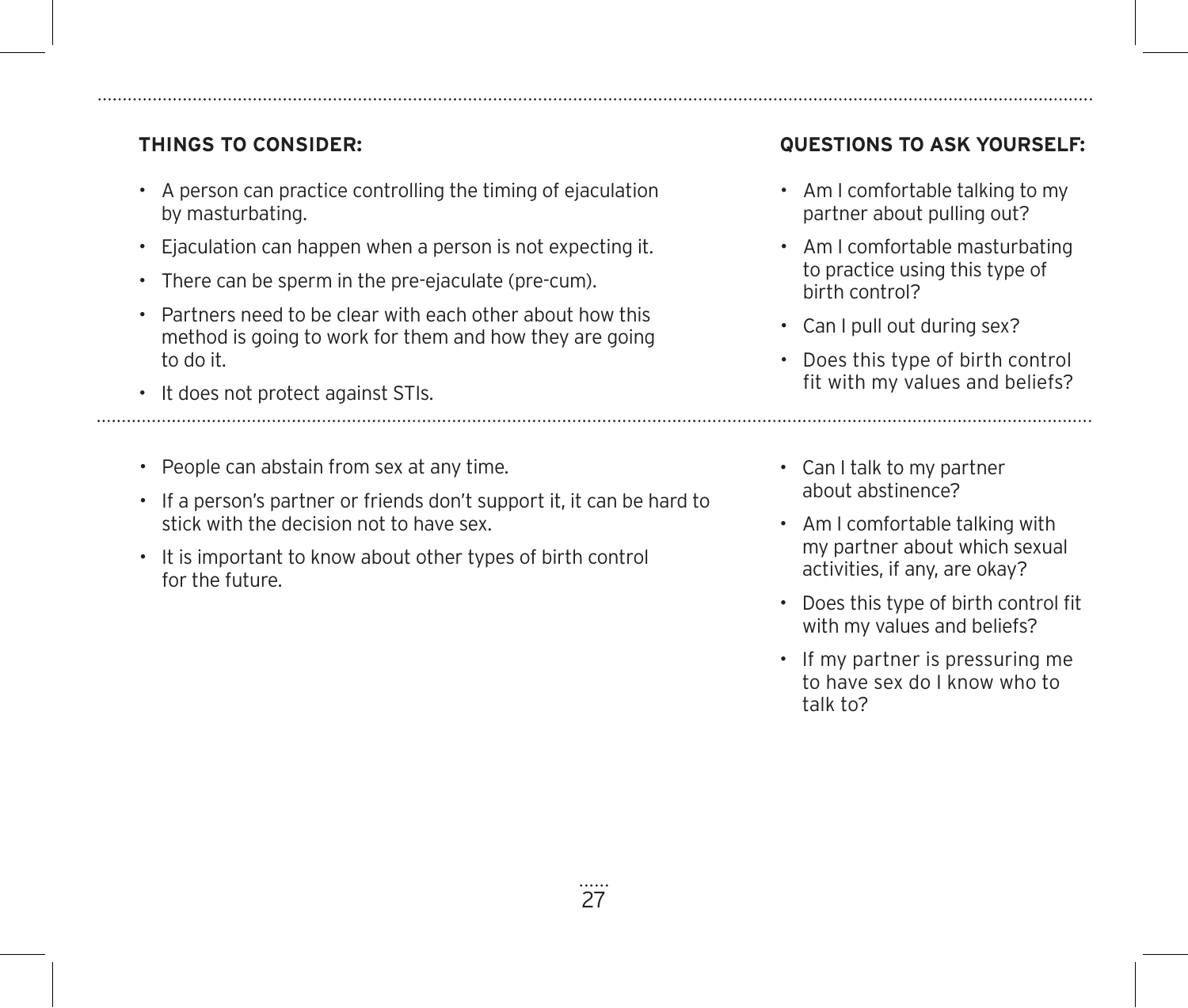### **PERMANENT METHODS**

**TUBAL LIGATION** Surgery

- A person needs to see a doctor.
- This birth control is considered permanent.
- A person would not be able to get pregnant after having the surgery.

### **HOW DO I USE IT? HOW DOES IT WORK?**

- It only works in the body of a person with a vulva/vagina.
- This surgery blocks the fallopian tubes so that an egg cannot be fertilized.
- It works 99.5% of the time.

### **VASECTOMY** Surgery

• A person needs to see a doctor.

• This birth control is considered permanent.

- It only works in the body of a person with a penis.
- The surgery blocks the vas deferens tubes so that sperm cannot leave the testicles to fertilize an egg.
- It works up to 99.9% of the time.
- It is important to use another type of birth control, like condoms, for 3 months after the surgery.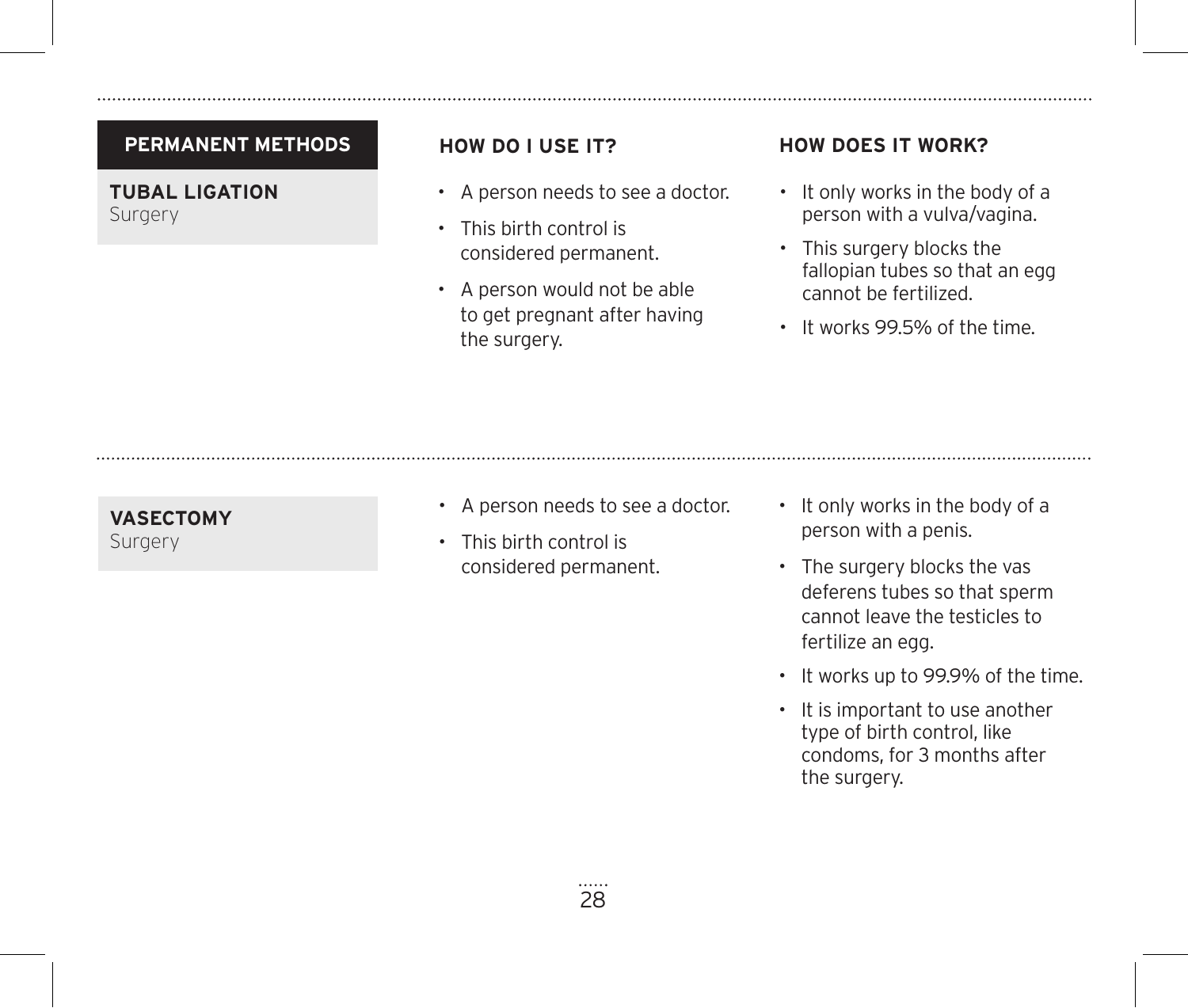- It lasts forever.
- It does not change periods or the menstrual cycle.
- The person who gets it may have a slight pain for a short period of time.
- Risks of this surgery: bleeding, infection, and/or a reaction to anesthetic.
- It is usually for people over 25.
- It does not protect against STIs.
- It lasts forever.
- It does not change periods.
- Risks of surgery: pain, swelling, infection.
- It does not start working right away. A doctor needs to check ejaculation (cum) to make sure there is no sperm after 3 months.
- It can be used with other forms of birth control.
- It is usually for people over 25.
- It does not protect against STIs.

- Am I comfortable having surgery?
- Is a permanent option right for me?
- Does this method fit with my values and beliefs?

- Am I comfortable having surgery?
- Is a permanent option right for me?
- Does this method fit with my values and beliefs?